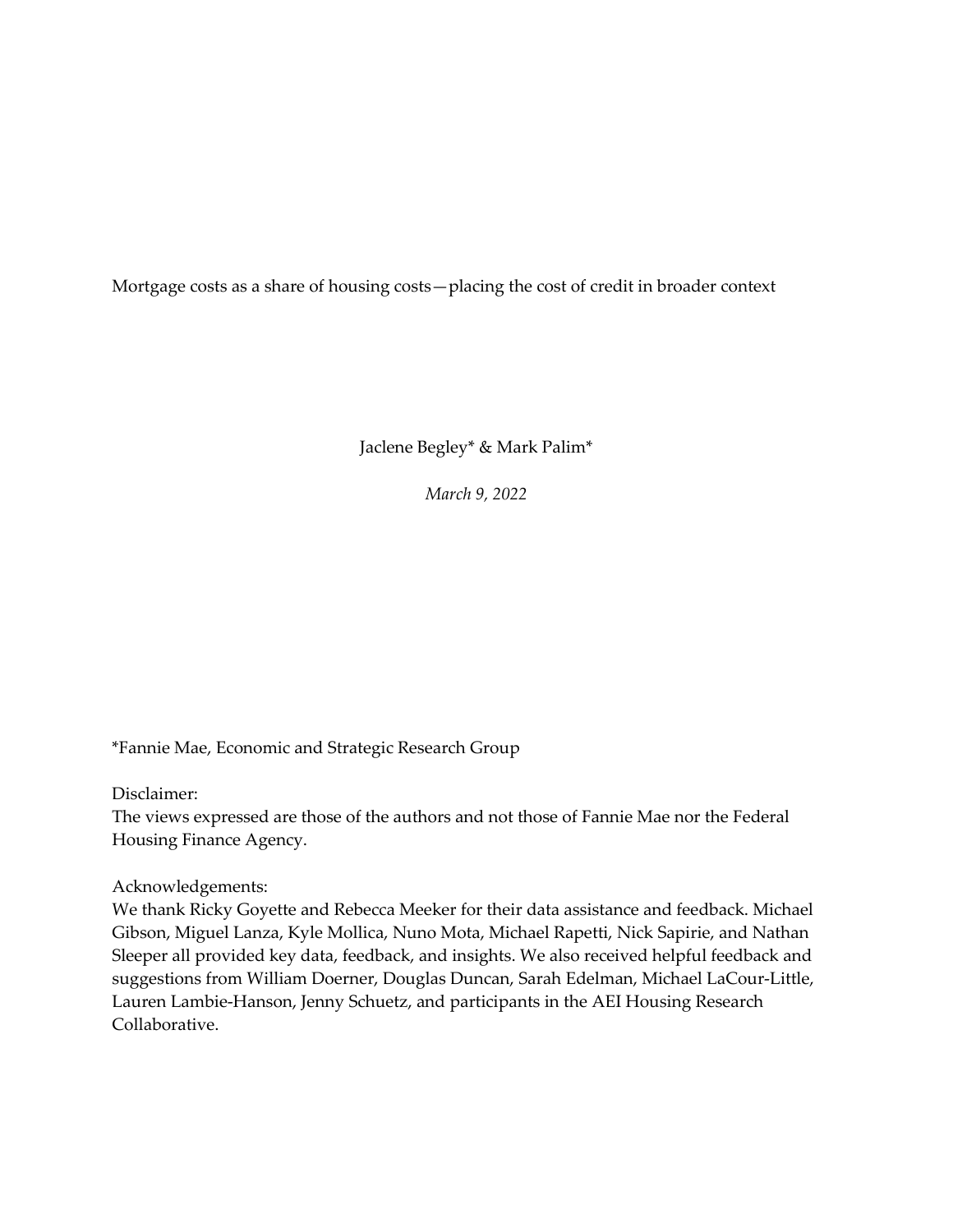#### *Abstract*

Housing affordability is a key policy concern and an important factor in fostering sustainable homeownership. Housing costs in turn are a critical contributor to affordability. In this paper, we focus on the different components of housing costs to show the contribution of each expense to overall housing costs, specifically focusing on a breakdown of mortgage costs. We use internal Fannie Mae loan acquisition data matched with closing costs data to establish a pro forma of housing costs for three average owner-occupant borrower profiles over a typical owner's seven-year period (all purchases, first-time homebuyers, and low-income first-time homebuyers). We find that the biggest contributors to overall housing costs are transactions costs, ongoing utility expenses, property taxes, home improvement costs, and the component of the mortgage interest rate that compensates investors for the time value of money. The guaranty fees charged by the GSEs and private mortgage insurance are estimated to be less than six percent of the cost of homeownership.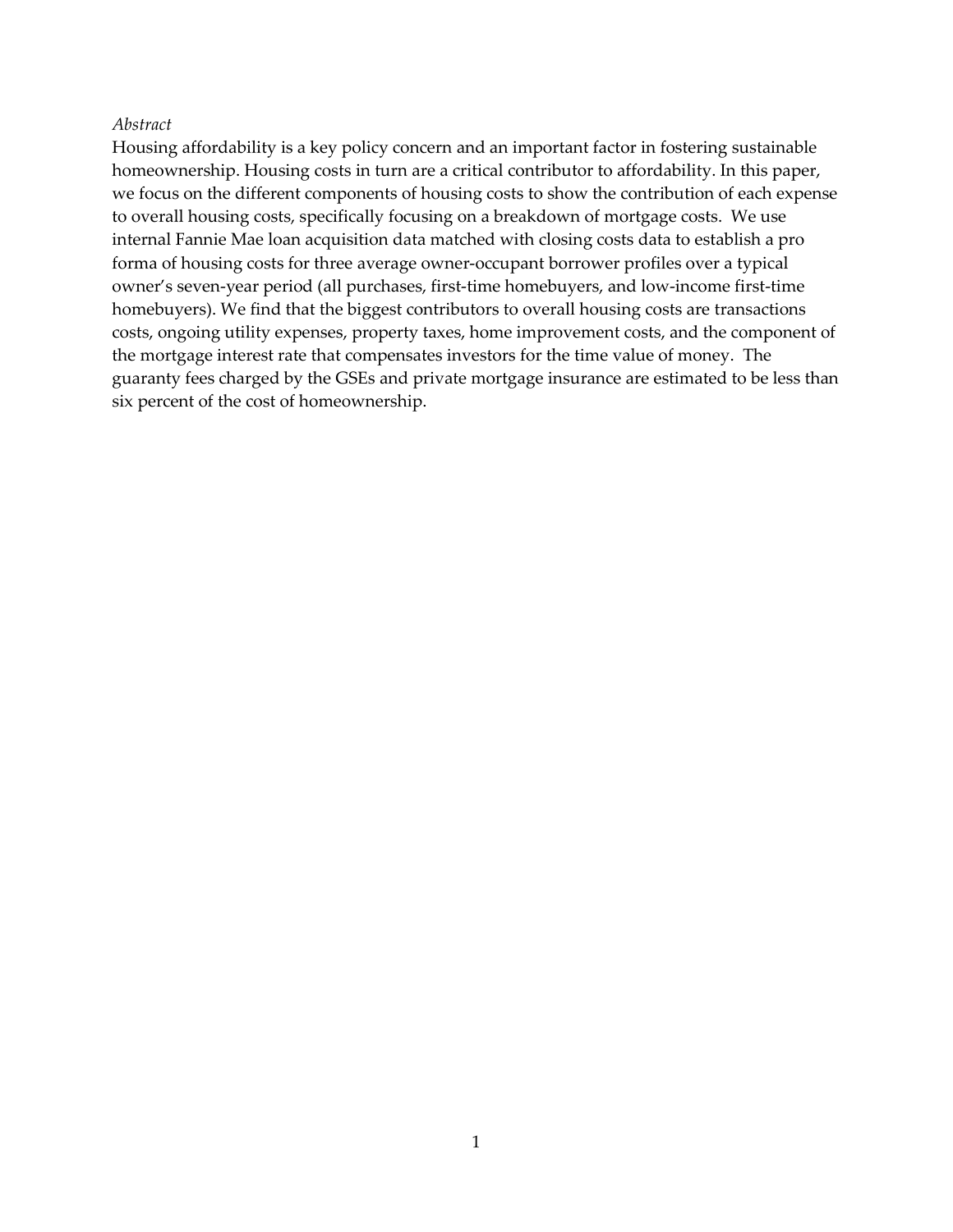## *1. Introduction*

Housing affordability has consistently been a central housing policy concern that has broad implications for policies related to housing supply, the cost of credit, racial equity, and economic mobility and inequality in the United States. However, assessing 'affordability' is not a simple task, potentially conflating several separate issues that influence household expenses and spending: housing prices, housing quality, household income, borrowing costs, housing conditions, local markets, and individual choices (Quigley and Raphael 2004). This overlap makes it difficult for stakeholders to correctly ascertain and address affordability. Specifically, for homeowners, *mortgage* affordability may be distinct from *overall* affordability, as utilities, property taxes, and home repairs and improvements may all affect homeowner outcomes, particularly for lower income households who are more likely to be cost burdened (defined below).

In this paper, we contribute to the understanding of overall housing affordability by providing insight and context into the components of housing costs, focusing on the various mortgage and transaction costs that households face as they transition into and sustain homeownership. We use examples from the Government Sponsored Enterprise (GSE) mortgage pricing system (Fannie Mae and Freddie Mac), which comprised approximately 60 percent of the overall firstlien mortgage market originations in 2020 (Urban Institute 2021). <sup>1</sup> Combining data from multiple sources and including internal Fannie Mae data on actual mortgage and closing costs, we use a real estate discounted cash flow analysis framework to quantify the specific user, mortgage, closing, and other homeownership costs and offer insights into the contribution of each of these costs to the full view of homeowner expenses during a typical ownership period. Additionally, we delve into the differences in overall costs across different borrower credit profiles in the GSE mortgage space, using credit score and loan-to-value (LTV) data from Fannie Mae's 2020 acquisitions book of business.

While renters tend to have greater housing cost burdens than homeowners, in the 2019 ACS more than half of low-income homeowners (at 0-80 percent of the area median income, or AMI in accordance with the Federal Housing Finance Agency (FHFA)-mandated Housing Goal definitions) <sup>2</sup> meet the HUD standard definition of housing cost-burdened and spend more than 30 percent of their income on housing expenses; <sup>3</sup> while 30 percent of low-income homeowners spend more than 50 percent of their income on housing. Consistently high housing cost burdens for lower income households are a major challenge for ensuring sustainable mortgage and

<sup>&</sup>lt;sup>1</sup> GSE mortgages refer to those that are purchased from lenders by the GSEs and converted into mortgage-backed securities (MBS). The GSEs set underwriting standards that provide guidance for lenders who plan to sell their mortgages to the GSEs, but often these standards provide a minimum guideline for lenders, and their actual underwriting rules may be more stringent.

<sup>2</sup> For more information, see: Fannie Mae & Freddie Mac Affordable Housing Goals | Federal Housing Finance Agency (fhfa.gov)

<sup>3</sup> Per HUD methodology, this is housing costs as a share of gross (pre-tax) income. For renters housing costs includes rent, utilities and insurance. For homeowners they include mortgage payments, insurance, property taxes, utilities, and other fees; for example, see: Vandebroucke (2011).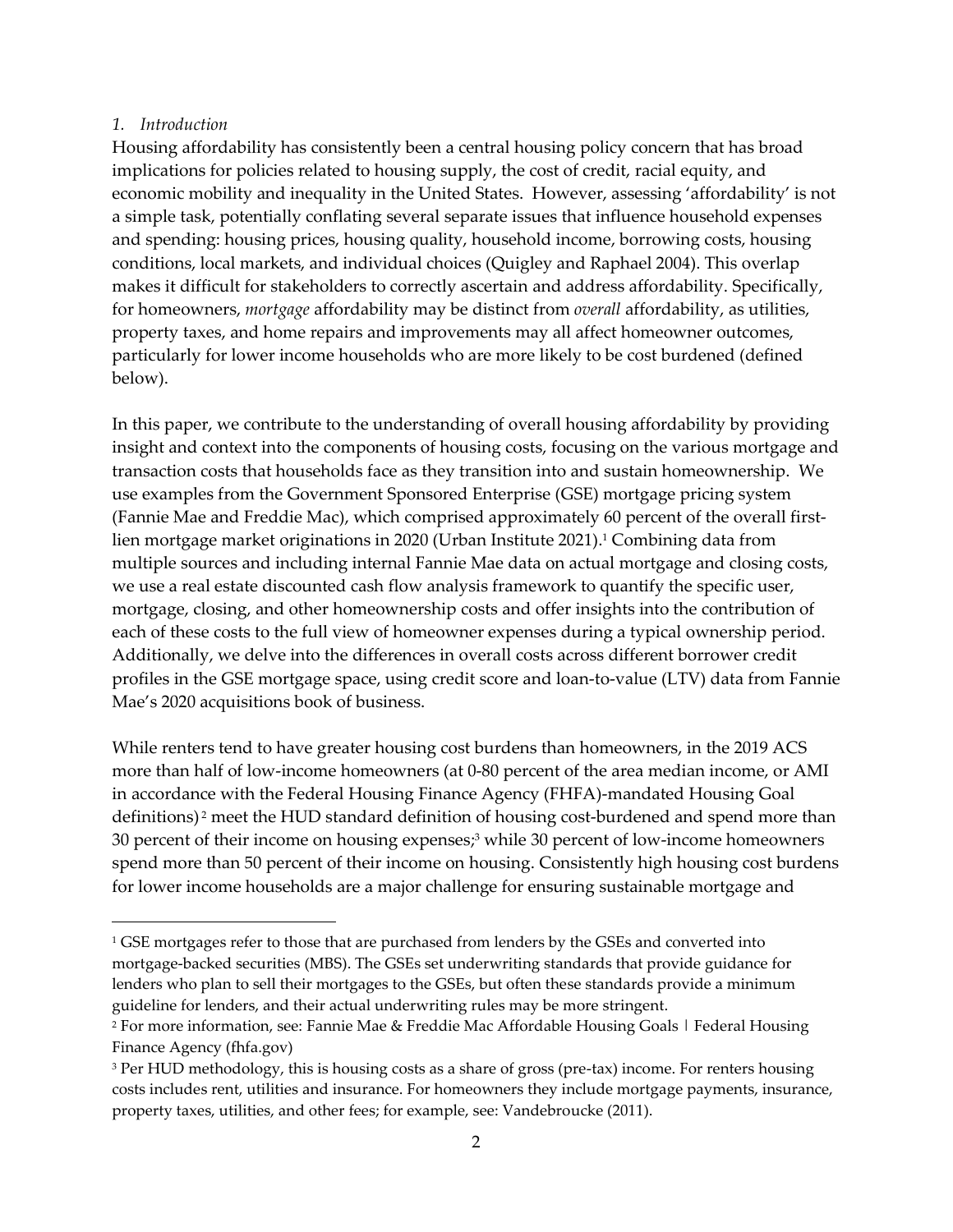homeownership outcomes. Identifying the biggest contributors to housing costs is important for informing appropriate policy responses aimed at ameliorating housing costs and facilitating wealth-building through homeownership.

Generally, studies that explore the components of housing cost burdens rely on self-reported housing cost data from various Census sources or other forms of aggregated data that are used to create metrics or indices without a detailed view into the specific components of these costs for example, the NAHB Housing Opportunity Index, the NAR Housing Affordability Index, and HUD's Location Affordability Index.<sup>4</sup> Additionally, depending on the disciplinary lens, research either focuses on the overall costs, issues with the index-components, user cost models of tenure choice, or specific nuances of mortgage finance policy, but rarely do studies combine both views to provide a larger picture of the contribution of specific housing expenses to overall cost burdens and wealth building. Our goal is to connect these often-disparate literatures on housing affordability and the cost of credit to help policymakers better understand the biggest components of cost in a homeowners' housing budget that contribute to the cost side of cost burdens. Thus, we provide a thought exercise that elucidates the specific costs related to the mortgage, purchase, sale, and other related costs that are difficult to measure from other data sources.

This emphasis is particularly important today, given low mortgage rates by historical standards and the important current policymaker focus on addressing barriers to and the sustaining of homeownership. Our intention in this paper is threefold. First, we provide a unique view into mortgage and closing costs given our access to detailed transaction data, so we avoid relying on self-reported surveys or broader estimates of these costs. Second, we put the complexities of mortgage pricing, transaction, and ongoing expenses into the context of overall homeowner costs, and we show how these may differ for typical borrower profiles: an average homebuyer, a First-Time Homebuyer (FTHB), and a low-income FTHB (LI FTHB). Finally, we highlight the differences in components of home equity accumulation across borrowers in the context of our analysis.

Our breakdown of mortgage costs separate from other expenses leads to a few important conclusions. Ultimately, we find that non-mortgage related expenses comprise the majority of housing costs, and a few categories of homeowner expenses are consistently the largest and most salient costs for homeowners. These include: the transactions costs related to home purchase and sale, the ongoing utility, property tax, and home improvement expenses, and the component of mortgage costs that compensates investors for the time value of money. <sup>5</sup> We also note areas where more work is needed to better understand potential large variation in

<sup>4</sup> For more information, see:

https://www.nahb.org/News%20and%20Economics/Housing%20Economics/Indices/Housing%20Opport unity%20Index, https://www.nar.realtor/research-and-statistics/housing-statistics/housing-affordabilityindex, and<https://www.hudexchange.info/programs/location-affordability-index/>

<sup>&</sup>lt;sup>5</sup> Prepayment risk is a well-known and modeled component of the time value of money for mortgage investors and is reflected in the GSE MBS rates in our data.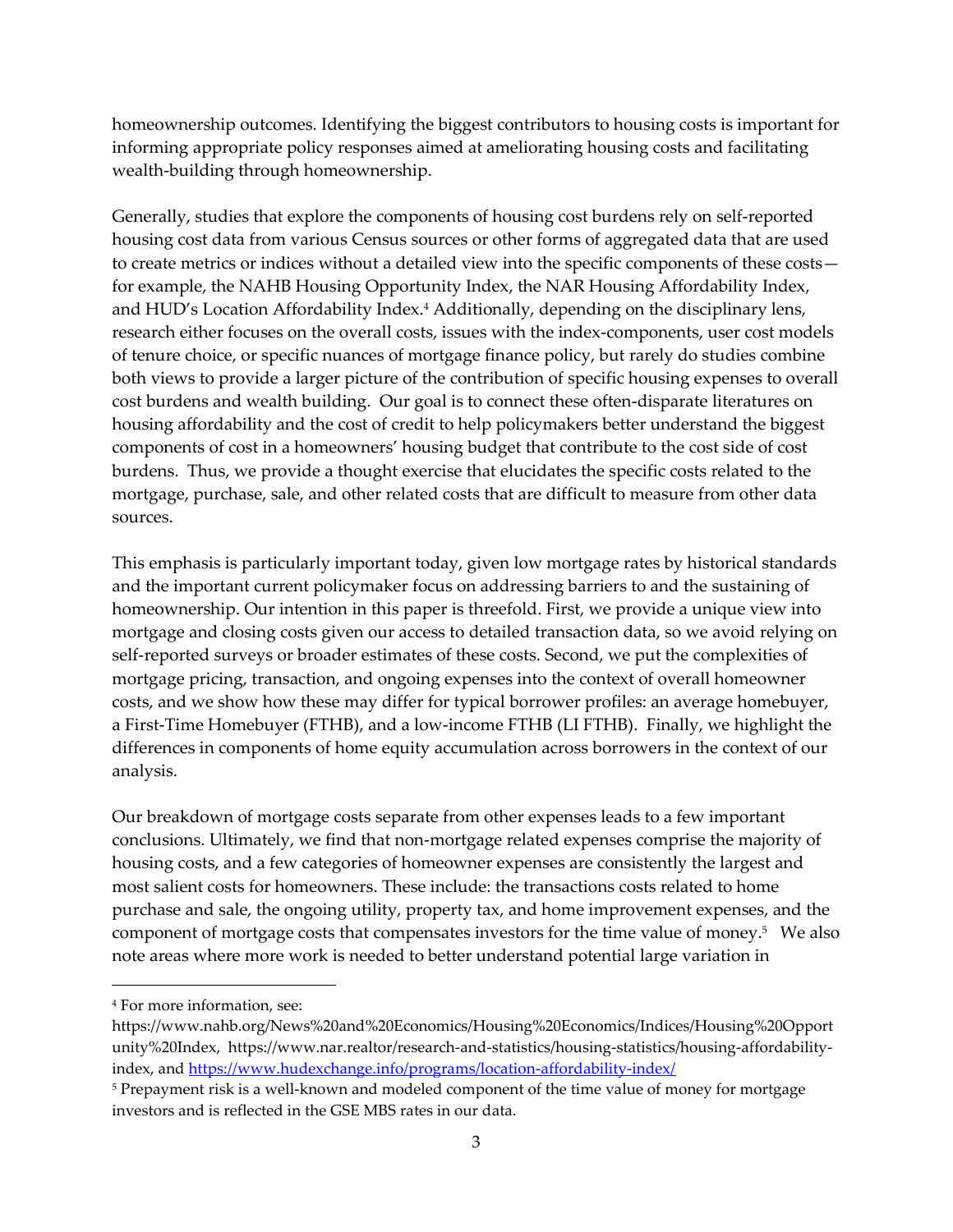mortgage pricing and subsequent borrower costs, such as for mortgage insurance pricing and lender 'gain- on-sale.' Turning to potential wealth building for these borrowers, all three of our profiles show equity accumulation from their ownership period, with the average homebuyer experiencing the largest gain in equity from their purchase. However, given the lower down payments, the return on the down payment (initial equity) is higher for lower income homebuyers.

### *2. Prior literature*

As mentioned above, our work in this paper crosses disciplines to combine separate strands of literature on housing and mortgage costs. First, we build on prior research on understanding and addressing housing costs and affordability. For example, many prior papers highlight how the standard '*spend no more than 30 percent of income on housing*' cost-burdened measures are missing important differences in household spending across the income distribution; one of the challenges of combining this information into an interpretable index. Many papers reference the indices described above, and suggest alternative metrics, such as using the amount of income leftover after housing costs to pay for other expenses (residual income), or incorporating other localized cost measures of costs into these metrics. 6

The user-cost model is also a well-known and useful framework in the economics literature that compares the unique costs of rental and owner housing over time to predict household tenure transitions.<sup>7</sup> Notably, Bourassa and Haurin (2017) build on the user-cost model of homeownership decisions and combine it with the affordability literature to create a metropolitan-level index that incorporates transaction costs, mortgage rates, property taxes, maintenance, and tax benefits in an effort to account for the full cost of ownership, although they are unable to use actual data points as reference for many of their assumptions.

A seminal work by Quigley and Raphael (2004) outlines the complexities of assessing housing affordability and emphasizes that housing cost burdens for lower income households disparately affect homeownership opportunities for FTHBs. This is also relevant for ensuring sustainable homeownership for lower income households and FTHBs, who are often younger and more likely to be income and wealth constrained. They highlight a number of potential policy solutions to mitigate the cost-component of affordability for lower-income owners, including graduated mortgage payments, longer amortization periods, and shared equity models of ownership.

<sup>6</sup> For a comprehensive overview of this work, see Mota (2015) and Goodman (2021). Stone et al (2011) provide a review of the residual income approach and place affordability metrics in an international context. Similarly, Gan and Hill (2009) emphasize distinctions in different aspects of affordability (purchase versus repayment) comparing cities in the US and Australia.

<sup>7</sup> The lengthy literature here includes: Hill and Syed (2016); Hendershott and Schilling (1980); and Rosen and Rosen (1980); among many others.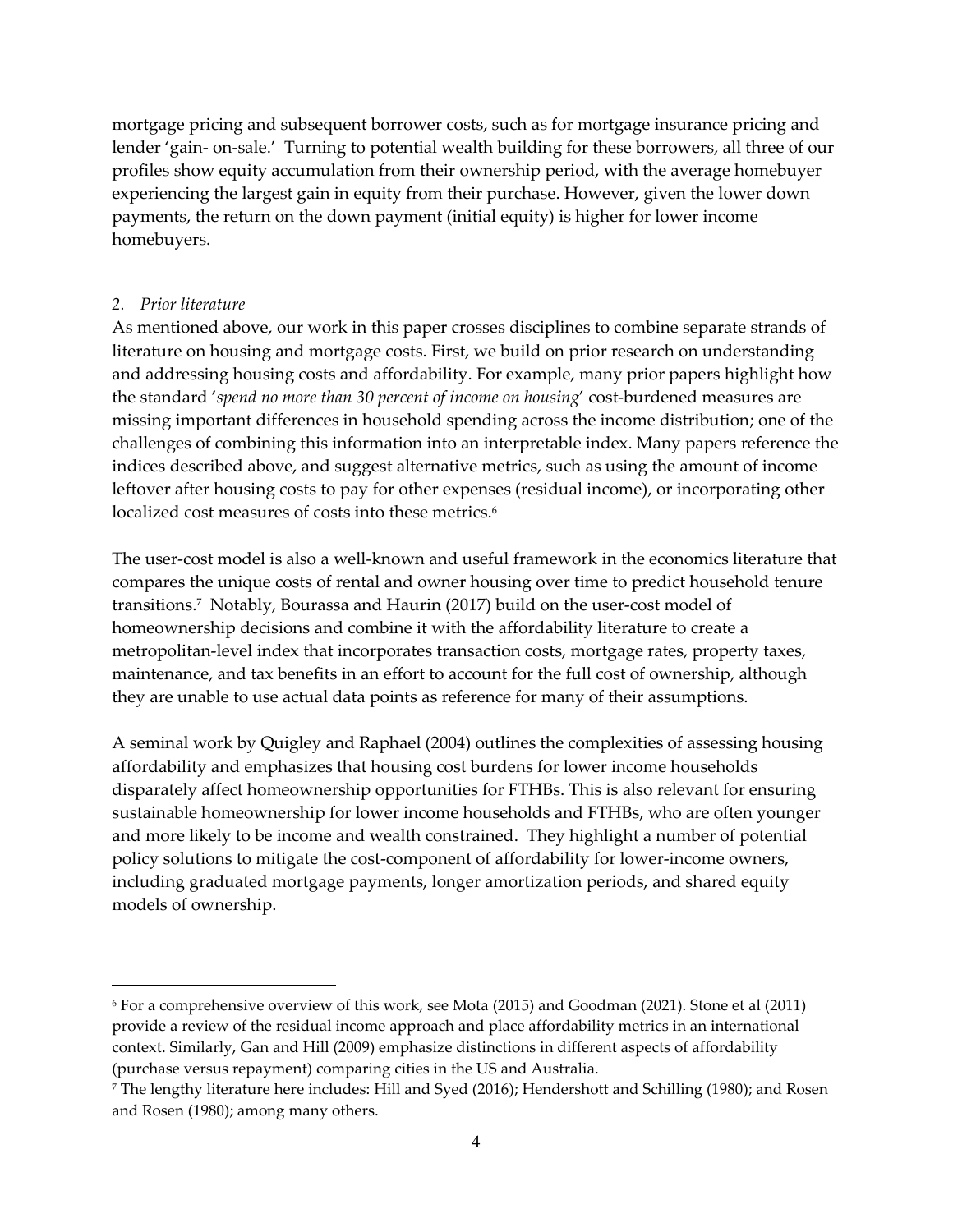Finally, a related literature focuses specifically on the nuances of mortgage financing and its contribution to mortgage costs. Often this research looks on disparate experiences across groups or regions, focusing on risk-based pricing, borrower tradeoffs, lender overhead, natural disaster outcomes, and/or measures of bias (e.g., Bartlett et al 2021, Bhutta and Hizmo 2021, Ouazad and Kahn 2019), or on interest rate dynamics related to regulatory changes (e.g., Alexandrov et al 2021). However, much of the research only focuses on high-level pricing differences, rather than the nuances within mortgage rates, pricing, and other related mortgage costs. For example, many papers focused on GSE mortgages emphasize the upfront component of the FHFArequired guaranty fee (g-fee) rather than the ongoing g-fee and required servicing fee entirely. Several recent papers focus on secondary market pricing, lender business models, and offer important insights on the underlying dynamics between credit supply, the primary and secondary markets, and lender profits. For example, Fuster et al (2013) highlight the complexities and challenges related to understanding lender costs and the primary-secondary spread and Fuster et al (2021) looks at credit supply, the primary-secondary spread, and lender markups during COVID-19.

This paper builds on the literature by using internal Fannie Mae data to provide insight into the detailed and often unknown components of borrower home purchase mortgage and transaction costs. We then take our results and combine these often-disparate strands of literature to place mortgage and transaction costs in the context of overall housing expenses and affordability.

#### *3. Components of housing costs*

To better understand mortgage costs in the context of broader housing affordability, we create a sample pro forma view of housing expenses for three different types of homebuyers, using actual loan data from Fannie Mae's single-family purchase mortgages acquisitions matched with Fannie Mae's closing cost data for 2020. This has the advantage of providing real contextual data for overall costs that are often unavailable to researchers and policymakers, but also necessarily limits our analysis to the GSE mortgage space. Table 1 shows a breakdown of the composite borrower purchase and credit profile characteristics based on population averages for each of our borrower profiles, and Table 2 in Section 5 reviews ongoing housing costs. In Table 1, the profiles are nested, so that the average borrower includes the FTHB and the LI FTHB borrower profiles in the sample. Low-income borrowers are defined based on their disclosed income on the mortgage application being at or below 80 percent of the local AMI, as described earlier. For context, FTHBs were more than half of total purchase borrowers in Fannie Mae 2020 acquisitions, and LI FTHB were roughly 40 percent of all Fannie FTHB acquisitions. The differences across borrowers are as expected: based on mean values, the average homebuyer is older, has a notably higher monthly income, lower LTV, higher down payment, and higher average home purchase price than both FTHBs and low-income FTHBs. In contrast, the low-income FTHB has less than half of the average monthly income and the smallest average purchase price across borrowers.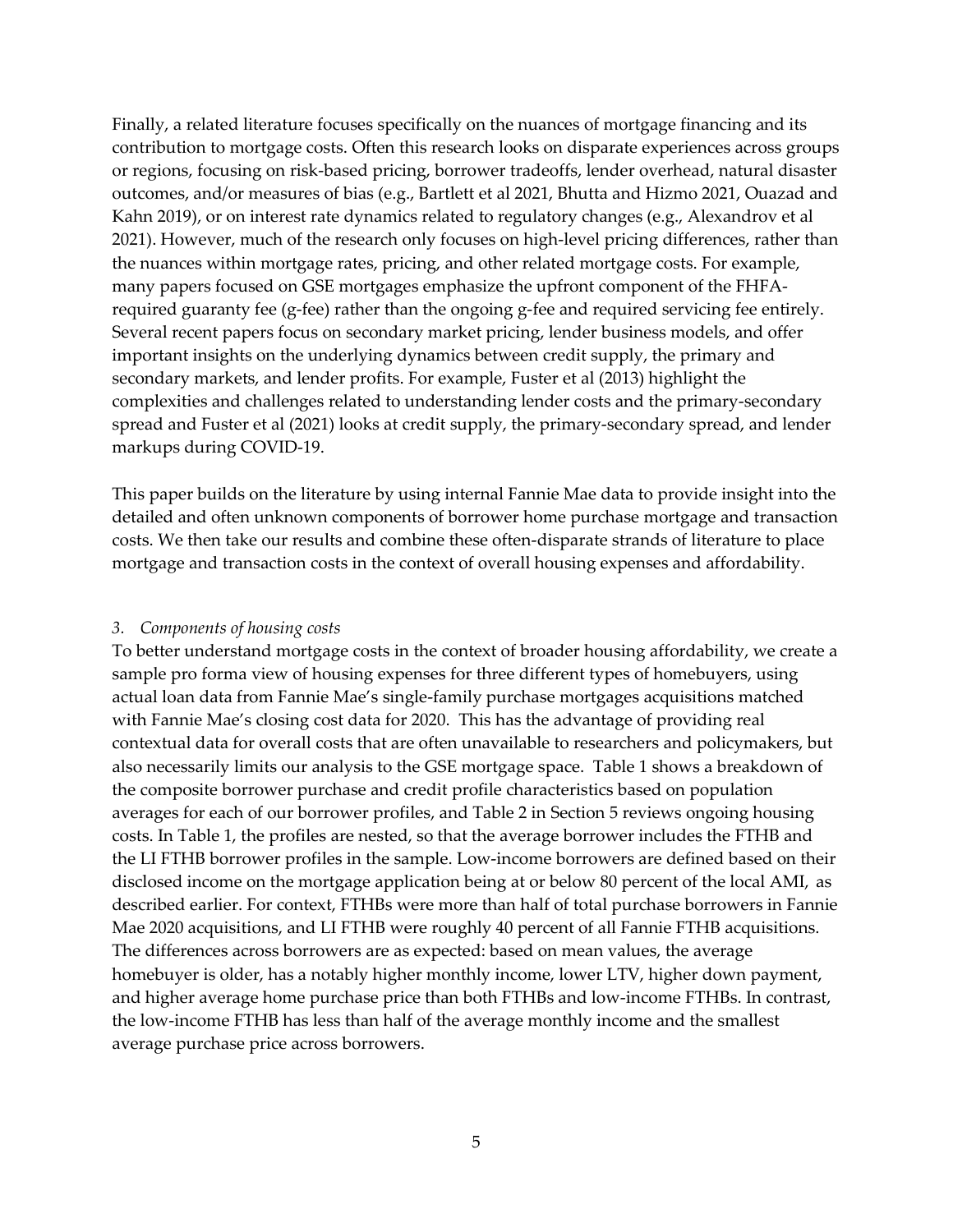|                                   | Homebuyer | First-Time Homebuyer | Low-Income First-Time |
|-----------------------------------|-----------|----------------------|-----------------------|
|                                   |           |                      | Homebuyer             |
| Average monthly income            | \$9,377   | \$7,453              | \$4,161               |
| Average borrower age              | 42        | 36                   | 35                    |
| Average purchase price            | \$318,281 | \$291,139            | \$222,243             |
| Average credit score              | 754       | 746                  | 747                   |
| Average loan-to-value             | 83%       | 89%                  | 89%                   |
| Representative down payment       | \$59,303  | \$37,697             | \$28,504              |
| Average mortgage                  | \$258,978 | \$253,442            | \$193,740             |
| Average mortgage payment, yr 1    | \$13,730  | \$13,437             | \$10,272              |
| Average purchase closing costs    | \$6,693   | \$6,228              | \$5,298               |
| Average broker fees at sale, yr 7 | \$27,214  | \$24,893             | \$19,002              |
| Average other costs at sale, yr 7 | \$2,826   | \$2,585              | \$1,974               |

Table 1: Average of Each Loan Attribute by Type of Borrower<sup>8</sup>

Source: Fannie Mae purchase acquisitions and closing cost data, 2020. Average mortgage payment is calculated by the authors using the average purchase price, LTV, mortgage, each borrower profile, combined with the mortgage note rate from the Freddie Mac PMMS as described in Section 6. Due to data limitations, the sales costs are averaged for the whole sample and applied to each borrower profile as a share of sales costs.

We use the associated costs for each borrower profile in our pro forma, which reflect overall housing costs to each buyer over a typical seven-year ownership period, 9 including: closing costs at purchase, annual mortgage payments, and annual estimates of utilities, property taxes, basic home insurance (not including additional flood or hazard insurance), repairs and maintenance, and major home improvements. We further itemize the components of mortgage costs to reflect the share attributed to the annual g-fee, upfront g-fee (also known as a Loan-Level Price Adjustment, or LLPA), servicing fee, lender revenue at time of loan sale in the secondary market (lender gain-on-sale—GOS), private mortgage insurance (or PMI, included when applicable as described below), and the remaining mortgage interest. Figure 1 shows a high-level breakdown of these costs, and the next sections discuss each of these items in greater detail. Note that we are taking these expenses as given for a typical borrower, and not addressing individual household-level decision-making with respect to different housing, mortgage, and location tradeoffs.

<sup>8</sup> We use Fannie Mae averages as noted above, for illustrative purposes. Since we are relying on averages, we face differing distributions within the variables. Therefore, using the average purchase price, LTV, closing costs, and mortgage amounts may not align to an actual unique borrower. We rely on the average LTV for the population samples to calculate the mortgage insurance requirements and term. However, for simplicity we adjust the down payment to match the average borrower purchase price and mortgage amount.

<sup>9</sup> While the typical ownership period varies quite a bit based on a number of factors (age, income, household composition, local housing market, and overall housing market cycle), the average owner duration has fluctuated between seven and eight years in recent years:

https://www.attomdata.com/wp-content/uploads/2021/04/Average-U.S.-Homeownership-Tenure-Q1- 2021.png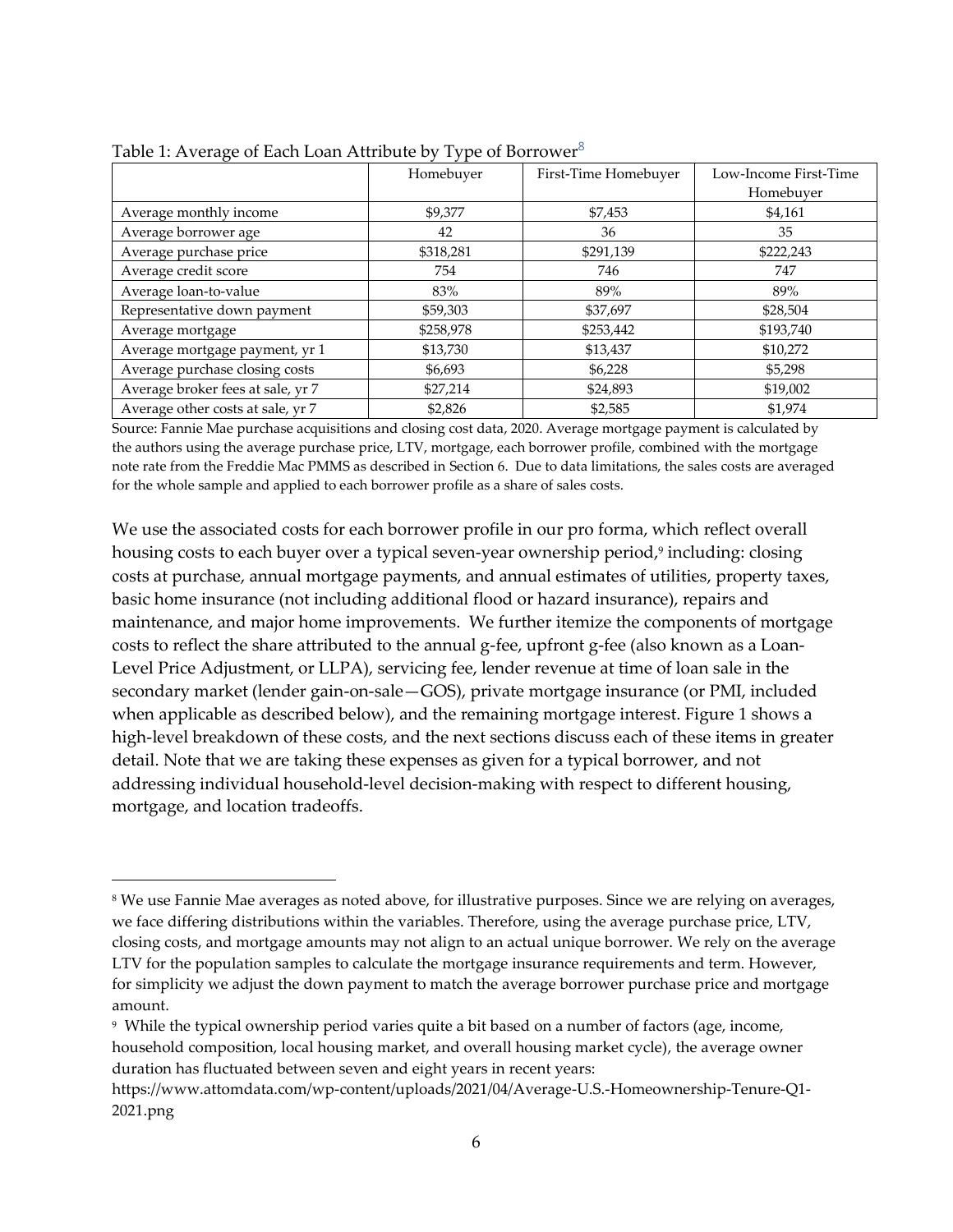# Figure 1: Homeownership Costs During an Ownership Period



## *4. Transaction costs*

First, to fully assess the costs of homeownership, we begin with the transaction costs incurred by the borrower at the time they purchase their home. For a home purchase with a conventional conforming mortgage, an aspiring homeowner must have sufficient funds to cover their share of the down payment, closing costs, and sufficient remaining liquid savings (reserves) to meet their lenders' requirements to approve the mortgage. Closing (transaction) costs are not restricted to financing costs, and include all key transaction costs, such as: loan origination, appraisal, credit reports, title reports, title insurance, settlement charges, local transaction taxes and recordation fees, along with similar related costs.

For the purposes of this analysis, we display the down payment and principal repayment in the pro forma but separate them from the other costs that are true expenses and not part of asset building. We also assume borrowers have only one mortgage, and do not have a second mortgage or down payment assistance in the form of a forgivable second lien. Of course, accumulating wealth for a down payment is a burden for transitioning to homeownership, and there is an opportunity cost associated with having money invested in one's home in the form of the return the homeowner would have made in an alternative investment had they remained a renter. However, in this cost analysis we are not examining whether homeownership is the optimal choice for a household, but rather focusing on the drivers of housing expense for homeowners, and therefore treating equity as a contribution to savings and a separate consideration. We return to the wealth building aspect of homeownership at the end of the paper. We also include a version of our analysis where we incorporate principal repayment into overall borrower costs, as shown in Appendix A.

In our stylized pro formas, we use the detailed purchase price and mortgage information for each relevant borrower profile, as displayed in Table 1. Since we are interested in the lifetime costs of owning a single home, we also incorporate the average sales costs for each borrower into our models in our estimated year of sale (year seven). Closing costs related to purchase and sale are similarly the average reported closing costs for each borrower profile, and come from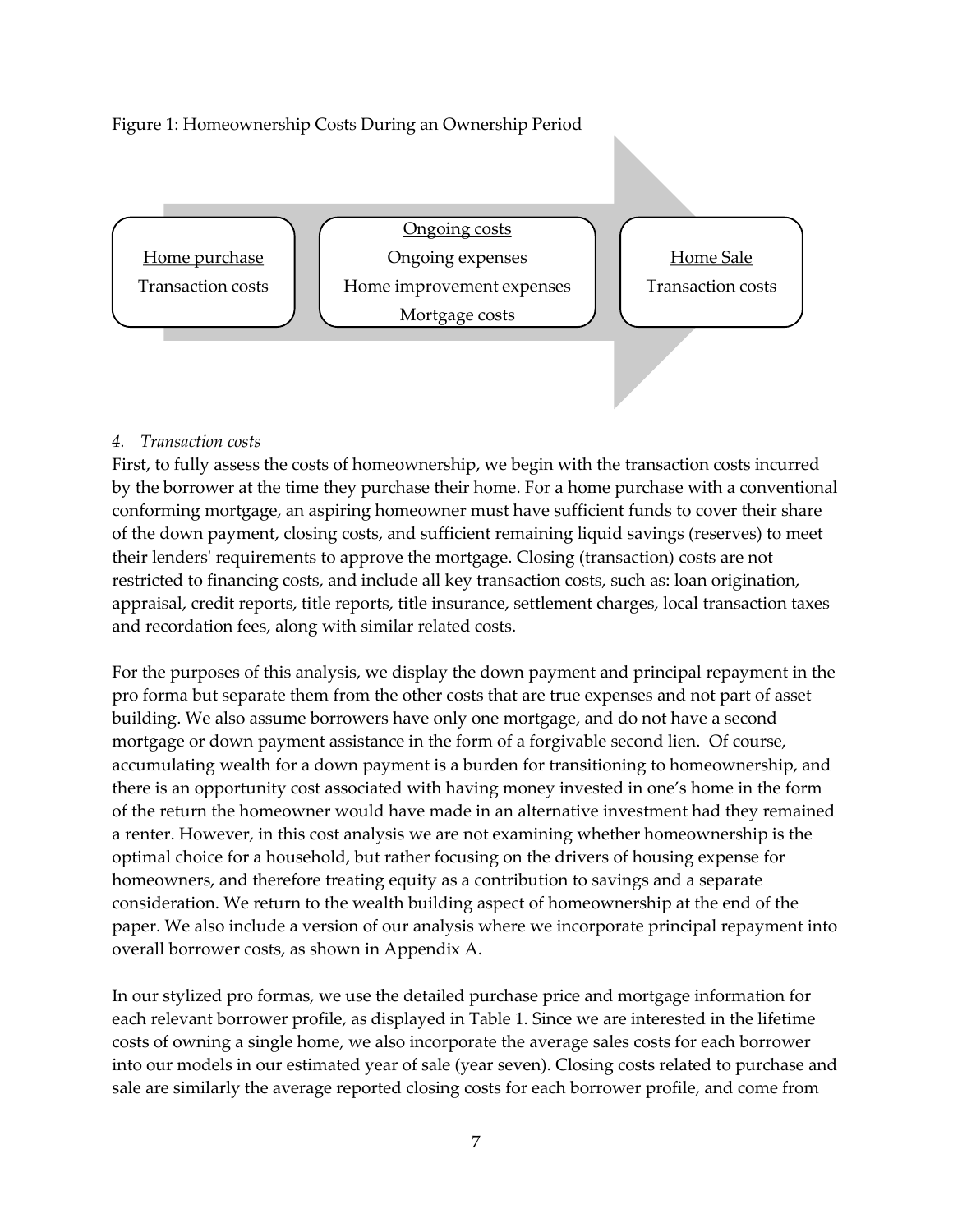internal Fannie Mae closing costs data collected in the Uniform Closing Dataset (UCD), also reflected in Table 1. <sup>10</sup> We also incorporate seller broker fees, again based on the average brokers fees from the UCD and compute the resale price for each typical borrower's home based on the year-over-year FHFA average nominal home price growth since 1992 (3.75 percent) applied to the purchase price for each borrower pro forma. 11

#### *5. General housing costs*

Next, we estimate ongoing housing costs for an existing home. Our pro forma assumes the typical homeowner faces: utility costs (e.g., water, electric, gas), annual property taxes, home insurance, routine repairs and maintenance (e.g., lawn mowing, minor plumbing or electrical work), and larger capital (home improvement) expenditures (e.g., a roof or HVAC system upgrade or replacement). <sup>12</sup> For each of these items, we compute estimates from the 2019 American Housing Survey (AHS), and incorporate inflation over time in our pro forma using the corresponding typical inflation rates for each cost, which for most items comes from the Bureau of Labor Statistics (BLS). More information about each of these categories is detailed in Table 2. For utilities, property taxes, and homeowner insurance, we tailor the average amounts to a corresponding range of property values to allow for variation in these costs based on property values for each type of borrower. We do the same for repairs and maintenance and capital expenditures; however, we acknowledge this approach may underestimate critical improvements needed by homeowners that may be necessary to protect the property's value but for which some homeowners may have difficulty paying. For example, Van Zandt and Rohe (2011) found that roughly one-third of low-income homeowners were dealing with home repairs they could not afford within their first two years of homeownership. Melzer (2017) similarly finds that homes at higher risk of default spend less on both basic repairs and larger home improvements. On the other end of the spectrum, higher income homeowners may budget for luxury upgrades that are discretionary and thus spend more on home repairs and improvements than the average buyer. <sup>13</sup> We discuss these issues further in Section 10.

<sup>&</sup>lt;sup>10</sup> Unfortunately, we have fewer data points for sales costs in the UCD, so we cannot use precise cuts by borrower profile, instead we use the average broker fee (6.7%) and other sales costs (0.7%) for the whole sample and apply them as a percentage of the predicted sales price for each borrower profile in our sample. For a complete breakdown and study of variation in closing costs across borrowers and a thorough discussion of the UCD data, see Mota and Palim (2021).

<sup>11</sup> This assumption ignores cyclical peaks and troughs that will affect equity accumulation, as well as potential differential appreciation by value tier, but these cycles also vary by geography and local supply and demand, we are focused on national averages for simplicity in our stylized examples throughout. <sup>12</sup> We exclude other potential fees such as condominium and homeowner association (HOA) fees, since only five percent of owner-occupied units are condominiums, and only roughly one-quarter of owner households pay an HOA fee. However, their inclusion in our analysis would only increase the share of non-mortgage ongoing costs relative to other owner costs.

<sup>&</sup>lt;sup>13</sup> There is a wider literature discussing the distinction between smaller maintenance expenditures and bigger improvements, as well as disparities in housing upkeep and repair needs by age, geography, and socioeconomic status, see: Begley and Lambie-Hanson (2015); Bendimerad (2005); Davidoff (2006);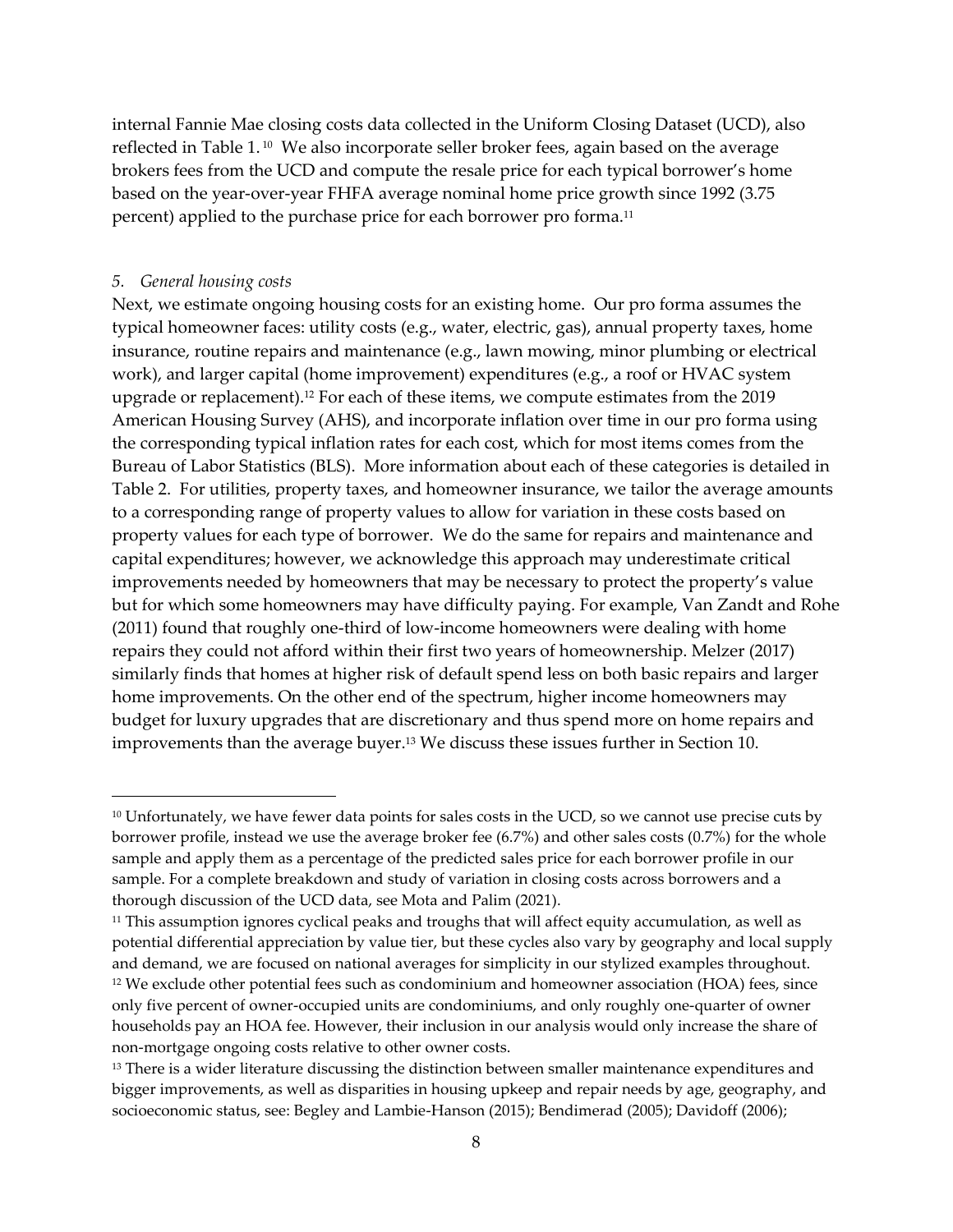| Item                       | \$ Amount                                       | Inflation | Sources                                                                                  | Description                                                                                                                                                                                                                                                       |
|----------------------------|-------------------------------------------------|-----------|------------------------------------------------------------------------------------------|-------------------------------------------------------------------------------------------------------------------------------------------------------------------------------------------------------------------------------------------------------------------|
| <b>Utilities</b>           | \$3,444 avg<br>\$3,324 FTHB<br>\$3,192 LI FTHB  | 1.4%      | AHS 2019;<br><b>BLS/ Haver Data Utility</b><br>Inflation, NSA, YoY,<br>2018              | The self-reported unit-level<br>average utility costs per month<br>for utilities paid, which<br>includes: gas, electricity, fuel<br>oil, other fuel, trash collection,<br>and water.                                                                              |
| Property taxes             | \$4,104 avg<br>\$3,576 FTHB<br>\$3,084 LI FTHB  | 3.0%      | AHS 2019;<br>ATTOM 2018                                                                  | The self-reported average<br>property taxes include all real<br>estate taxes on the unit,<br>including special assessments,<br>school and county taxes, and<br>any other relevant tax.                                                                            |
| Home insurance             | $$1,356$ avg<br>\$1,212 FTHB<br>\$1,116 LI FTHB | 1.9%      | AHS 2019;<br>BLS/Haver: Tenants'<br>and Household<br>Insurance growth, NSA,<br>YoY, 2018 | The self-reported amount of<br>average homeowner's<br>insurance paid by homeowners.                                                                                                                                                                               |
| Repairs and<br>maintenance | \$1,010 avg<br>\$909 FTHB<br>\$859 LI FTHB      | 4.5%      | AHS 2019;<br>BLS/Haver: Repair of<br>household items<br>inflation YoY, 2018              | The self-reported routine home<br>maintenance activities. This<br>includes preventive<br>maintenance of the exterior and<br>interior structure (for example,<br>painting, repairing fences,<br>fixing water pipes, termite<br>inspections, among many<br>others). |
| Capital expenditures       | \$3,558 avg<br>\$3,261 FTHB<br>\$3,136 FTHB     | 4.5%      | AHS 2019;<br>BLS/Haver: Repair of<br>household items<br>inflation YoY, 2018              | The self-reported homeowner<br>expenses towards home<br>remodeling or major<br>improvements or replacements<br>over the prior two years. This<br>number excludes routine minor<br>repair work. We divide this<br>number by two to get our<br>annual estimate.     |

| Table 2: Description of Housing Cost Data used to Estimate Ongoing Annual Owner Costs |  |  |  |
|---------------------------------------------------------------------------------------|--|--|--|
|                                                                                       |  |  |  |

Source: Amounts and description come from authors' calculations and summary from the AHS 2019, and AHS Codebook Definitions (AHS 2019). Inflation data from various sources as described. <sup>14</sup>

### *6. The mortgage contribution to housing costs*

The mortgage is often the central focus in discussions of homeowner housing affordability. In its simplest form, borrowers take out a mortgage to buy a home—providing a down payment

Divringi et al (2019); Gyourko and Tracy (2006); Holupka and Newman (2011); Mayer and Lee (1981), among others.

<sup>&</sup>lt;sup>14</sup> For more information, see: [2019 AHS Definitions.pdf \(census.gov\).](https://www2.census.gov/programs-surveys/ahs/2019/2019%20AHS%20Definitions.pdf) Given the well documented disruptions to various housing data series during the COVID-19 pandemic, we have used 2019 or earlier data for the costs in this table.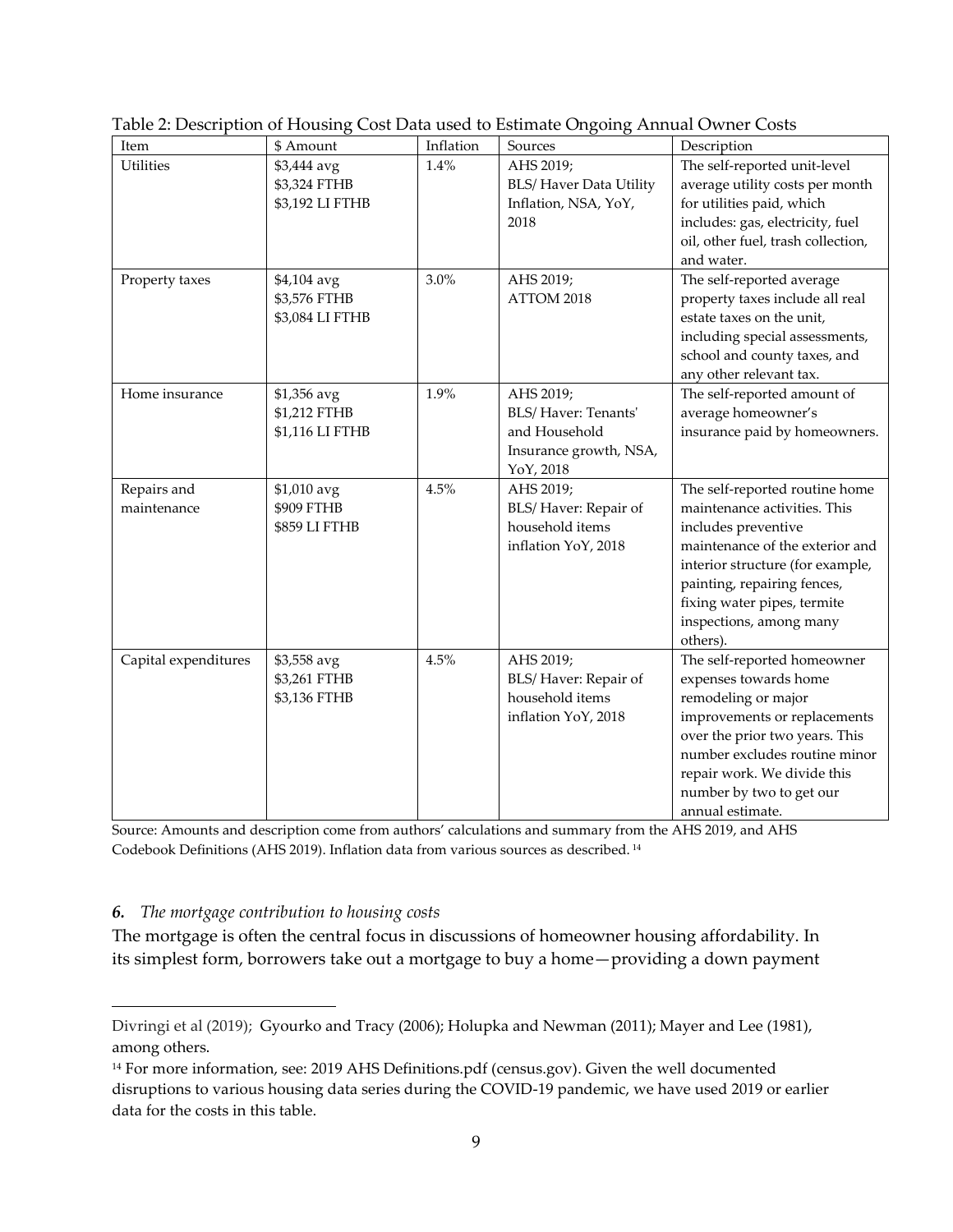from their own savings and receiving the rest of the funds for purchase from a lender. The mortgage includes an interest rate (in the U.S., typically a fixed rate) that is charged against the outstanding principal balance, which amortizes over the mortgage term (typically 30 years). In addition, for most mortgage products when the origination LTV for the mortgage is greater than 80 percent, the borrower must also pay a mortgage insurance payment, the amount of which is subject to risk-based pricing based on borrower and property characteristics and is not readily transparent in public data.

When a borrower signs their mortgage documents it will include an interest rate for the loan, the *note rate*. The consequent interest payment compensates the lender for the time value of money (the borrower has up to 30 years to pay back the full amount of the loan), including prepayment risk (due to the penalty-free prepayment option) and the risk that the borrower may default on the loan (credit risk) along with, presumably, an element of expected profit margin. While borrowers may refinance their loan, and this will happen more often in periods of declining interest rates as borrowers seek to lower rates and costs, we are conservative in our examples and assume the same note rate exists during the seven-year homeownership period. If a borrower refinances, their overall ongoing mortgage costs in our examples would presumably decrease, and be lower than our estimates. We discuss this further in Section 10.

Once the mortgage is closed, the lender, if they are a depository, can retain the loan on their balance sheet or sell the loan in the secondary market, typically to the GSEs. Since at least 2008, most loans below the conforming loan limits that are not government loans are eventually sold to the GSEs (Urban Institute 2021). Therefore, understanding the decomposition of charges, or revenue streams, among the various institutions once a mortgage is sold in the secondary market is required to fully understand what affects the cost of mortgage credit and homeownership for middle-class Americans.

In most research, the interest rate used to estimate mortgage costs is the Freddie Mac Primary Mortgage Market Survey (PMMS). The PMMS is based on a weekly survey of lenders on the rates offered for the most common mortgage products, including the 30-year, fixed-rate, 80 percent LTV mortgage. Therefore, the PMMS only reflects a national average of rates at a given point in time, but there is considerable variation in the rates charged to borrowers for several reasons, outlined below.

Using the PMMS rate and Fannie Mae's internal data, we apportion the zero-point 30-year fixed rate mortgage interest rate for loans sold to Fannie Mae in 2020 for each of our borrower profiles to the institution or activity being paid for by the borrower's interest payment. On a given loan, the note rate paid by the borrower is split every month to: pay the loan servicer for administrative activities (sending out statements, collecting monthly payments and making disbursements); make interest payments to the MBS investor who purchased a bond that contains the mortgage; and pay the GSE (Fannie Mae or Freddie Mac) who guarantee the timely payment of principal and interest on the mortgage to the MBS investor, thereby relieving the lender and the MBS investor of borrower credit risk. In theory, any remaining part of the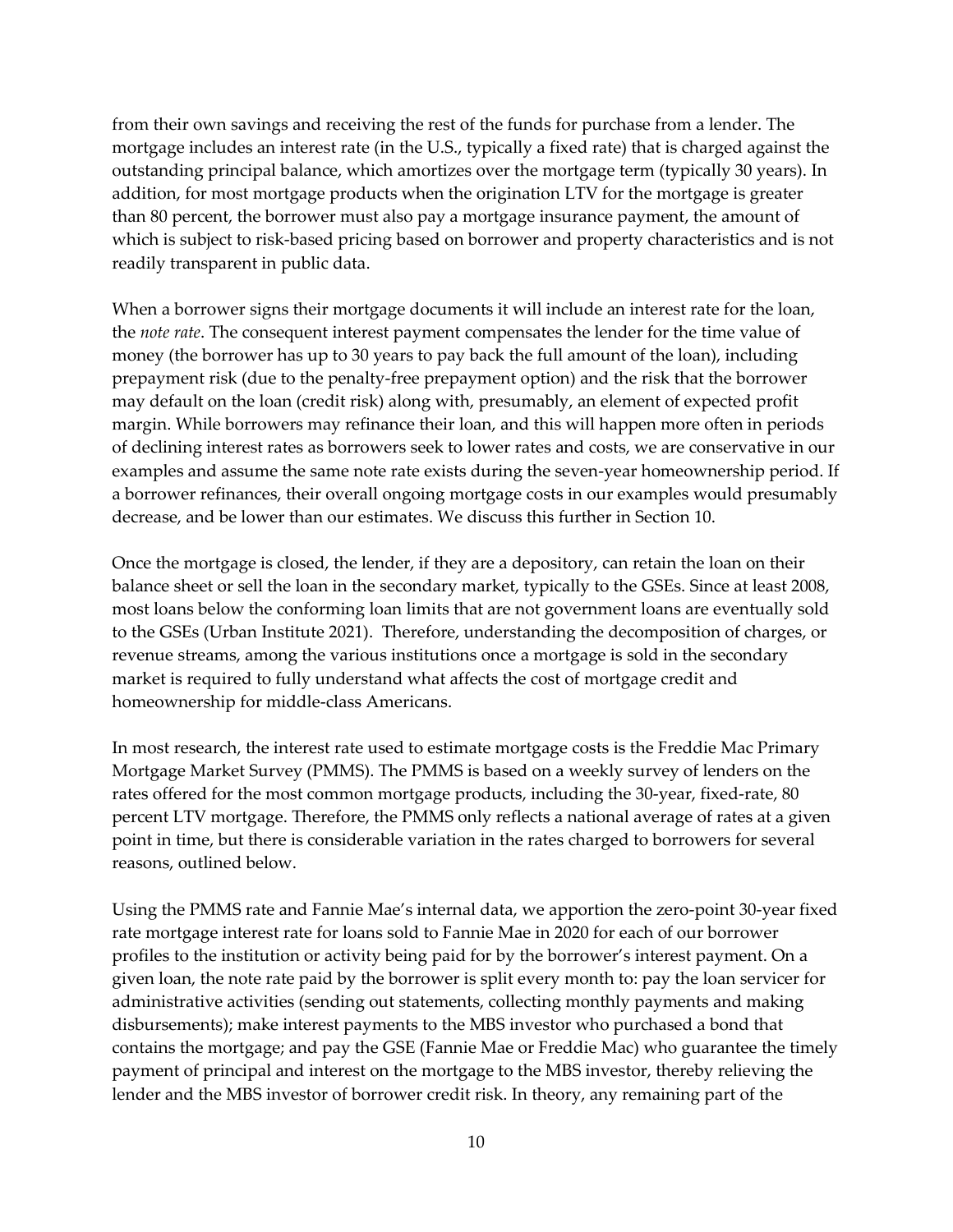borrower's interest payment can be retained by the lender who sold the loan. In practice, that excess payment is generally converted into a one-time source of additional revenue to the lender as part of selling the loan; this is termed gain-on-sale (GOS). Therefore, for a mortgage sold into the secondary market the borrower note rate can be apportioned as shown in Equation  $(1).^{15}$ 

#### *Mortgage Note Rate = MBS Rate + Servicing Fee + GSE G-Fees + Lender Gain-on-Sale (1)*

Thus, once a loan is going to be sold into the secondary market, the note rate paid by the borrower needs to be sufficient to cover the yield demanded by mortgage-backed investors (MBS Rate) and related services to make the MBS security attractive to global investors. The GSEs allow lenders to collect a servicing fee of at least 25 basis points from the borrower's interest payment, with a maximum of 50 basis points starting in 2019. <sup>16</sup> While the servicing fee may vary across lenders and loan type due to varying overhead costs, we use 25 basis points in our examples below. In addition to the MBS rate and servicing fee, the borrowers' payment must be sufficient to cover the fee charged by the GSEs for guaranteeing the timely payment of principal and interest to MBS investors and ongoing administration of MBS (g-fees). Every loan sold to a GSE is charged an ongoing g-fee. In most cases, lenders also pay an additional onetime fee at the time of loan delivery (Fannie Mas calls these Loan Level Price Adjustments or LLPAs). It is important to note that a borrower may also choose to offset some of the overall ongoing interest charge on their mortgage by paying points upfront as part of their closing costs to lower the rate, but for our analysis, we use the zero-point rate for 2020 as a starting point (i.e., we assume no upfront interest rate offset by the borrower). To calculate the zero-point rate from the PMMS series, we take the PMMS rate and associated points, then divide the points by four and add this value to the rate (in practice, each point is equal to a one-fourth rate reduction).

The ongoing g-fee is an annual payment charged as a percentage of the loan balance for the life of the loan, which the lender passes onto the borrower through the interest (note) rate. Since April 2012, the ongoing g-fee rate incorporates 10 basis points as a contribution to the payroll tax cut, as part of the Temporary Payroll Tax Cut Continuation Act of 2011 (TCCA), and since August 2012 it has included an additional 10 basis points mandated by FHFA. The ongoing gfee varies by product type, although over the years regulation has worked to eliminate disparities in the fees charged to lenders based on their specific loan volumes (FHFA 2020). The FHFA sets the ongoing g-fee floor for MBS transactions (as of 2021, it is around 44 basis points).

<sup>&</sup>lt;sup>15</sup> Here, we focus on mortgage costs as relevant to the borrower. For a detailed overview of the primarysecondary spread and components of lender profits over time, see Fuster et al (2013, 2021).

<sup>16</sup> https://servicing-guide.fanniemae.com/THE-SERVICING-GUIDE/Part-A-Doing-Business-with-Fannie-Mae/Subpart-A2-Getting-Started-with-Fannie-Mae/Chapter-A2-3-Servicer-Compensation/A2-3-02- Servicing-Fees-for-Portfolio-and-MBS-Mortgage/1581707841/A2-3-02-Servicing-Fees-for-Portfolio-and-MBS-Mortgage-Loans-09-09-2020.htm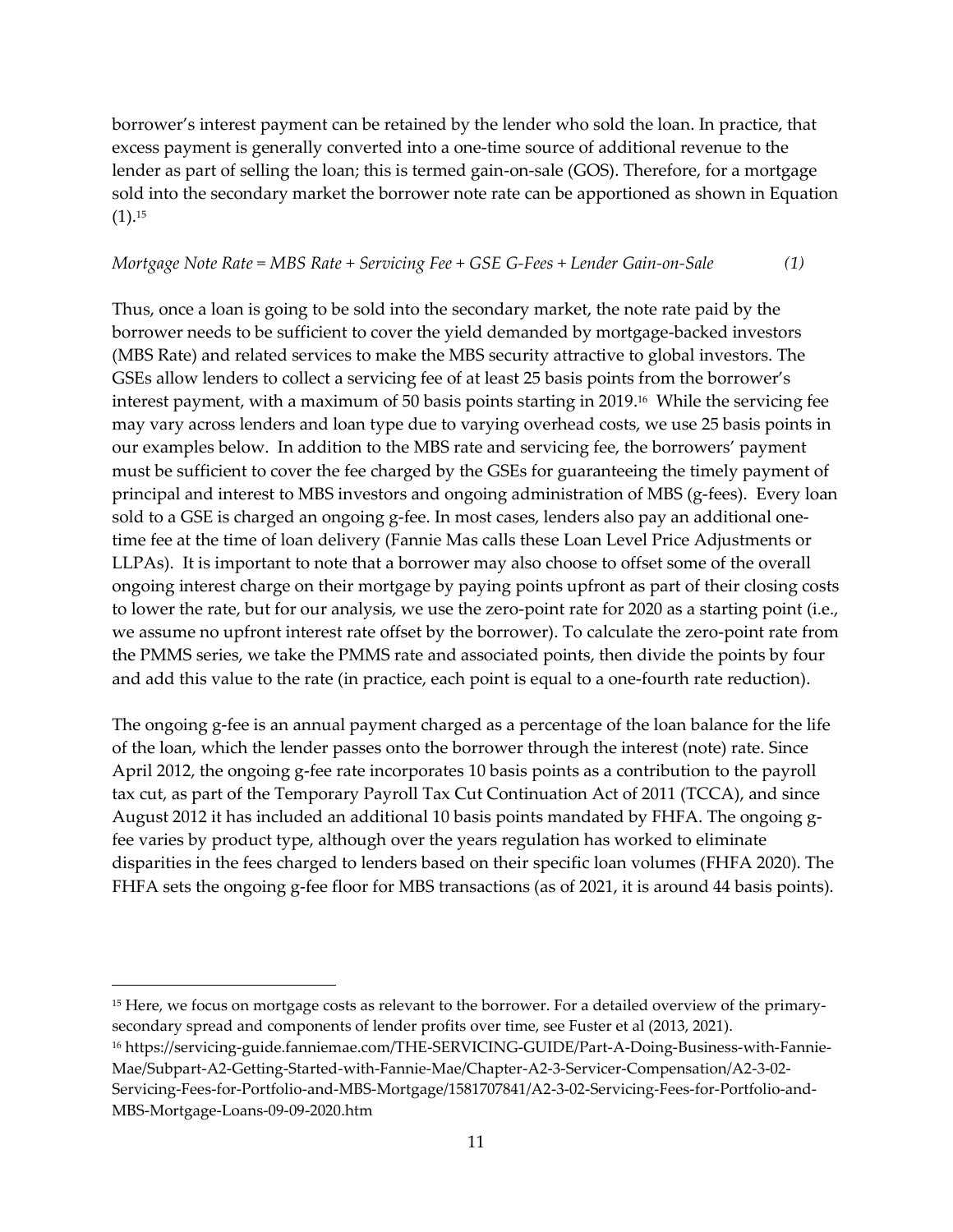Thus, we use the ongoing g-fee average of 44 basis points in our sample pro formas below, typical for MBS transactions. 17

The LLPA reflects specific borrower credit risk for a loan based on borrower credit scores, LTV, and other property and loan characteristics. The specific LLPA fees are publicly available in a matrix regularly updated by the GSEs.<sup>18</sup> While these fees are charged to lenders upfront, lenders often convert them to an annual flow charge for purposes of passing through the fee to the borrower. Thus, for borrowers, the ongoing g-fee and the LLPA are both folded into the interest rate. The lender conversion of the LLPA into an ongoing charge is based on the specific LLPA fee for the borrower divided by the expected life of the loan, as shown in Equation (2). While this may vary by specific loan characteristics and expected prepayment risk, for our purposes we assume the LLPAs for a single-family purchase mortgage are divided by five and applied to the rate, based on typical lender behavior. For example, for the average purchase borrower profile for a single-family detached home in 2020, the LLPA would be 25 basis points, divided by five provides an annual amount of five basis points, which we assume is passed through to the borrower in their note rate. 19

# *Ongoing LLPA Charge = Upfront LLPA/ Expected Life of Loan (2)*

The upfront LLPA charge of course has a wide potential range of values and can be as high as 375 basis points for a borrower with a credit score below 620 and LTV greater than 97 percent. However, in practice due to the availability of special mortgage products geared to lower income borrowers with low down payments, such as HomeReady®, Housing Finance Agency (HFA) loans, and Duty To Serve lending programs, in addition to the actual credit attributes of loans delivered to Fannie Mae, many loans to low-income purchase borrowers in 2020 received LLPA rebates or credits. <sup>20</sup> These loans also typically allow lower PMI coverage levels, which gets passed through to borrowers as PMI is typically paid directly by the borrower. As an illustration of the typical LLPA variation across lower income borrowers, Table 3 shows the median LLPAs for different low-income borrower profiles in Fannie Mae's 2020 owneroccupied purchase mortgages along with their share of total purchase owner-occupied

 $17$  FHFA puts out an annual summary report on g-fee characteristics and trends, which includes summary information on g-fee dynamics using GSE data (FHFA 2020).

<sup>18</sup> For example, Fannie Mae's LLPA matrix is available here:

<https://singlefamily.fanniemae.com/media/9391/display>

<sup>19</sup> Note, 25 basis points is the average LLPA, which we assume is fully included in our calculated zeropoint rate. For LLPAs above 25 basis points, the note rate may increase to be reflective of the additional apportioned LLPA per year; however, this does not factor into our sample of borrower profiles who all receive the average LLPA of 25 basis points.

<sup>20</sup> HomeReady® is also subject to an LLPA cap. Begley et al (2021) provide an overview of borrower characteristics and early performance outcomes for the HomeReady® affordable mortgage, along with a view of the borrower cost and performance tradeoffs between FHA and HomeReady across the credit score-LTV matrix. Hembre et al (2021) similarly provide a comparative analysis of HFA loan performance using GSE data.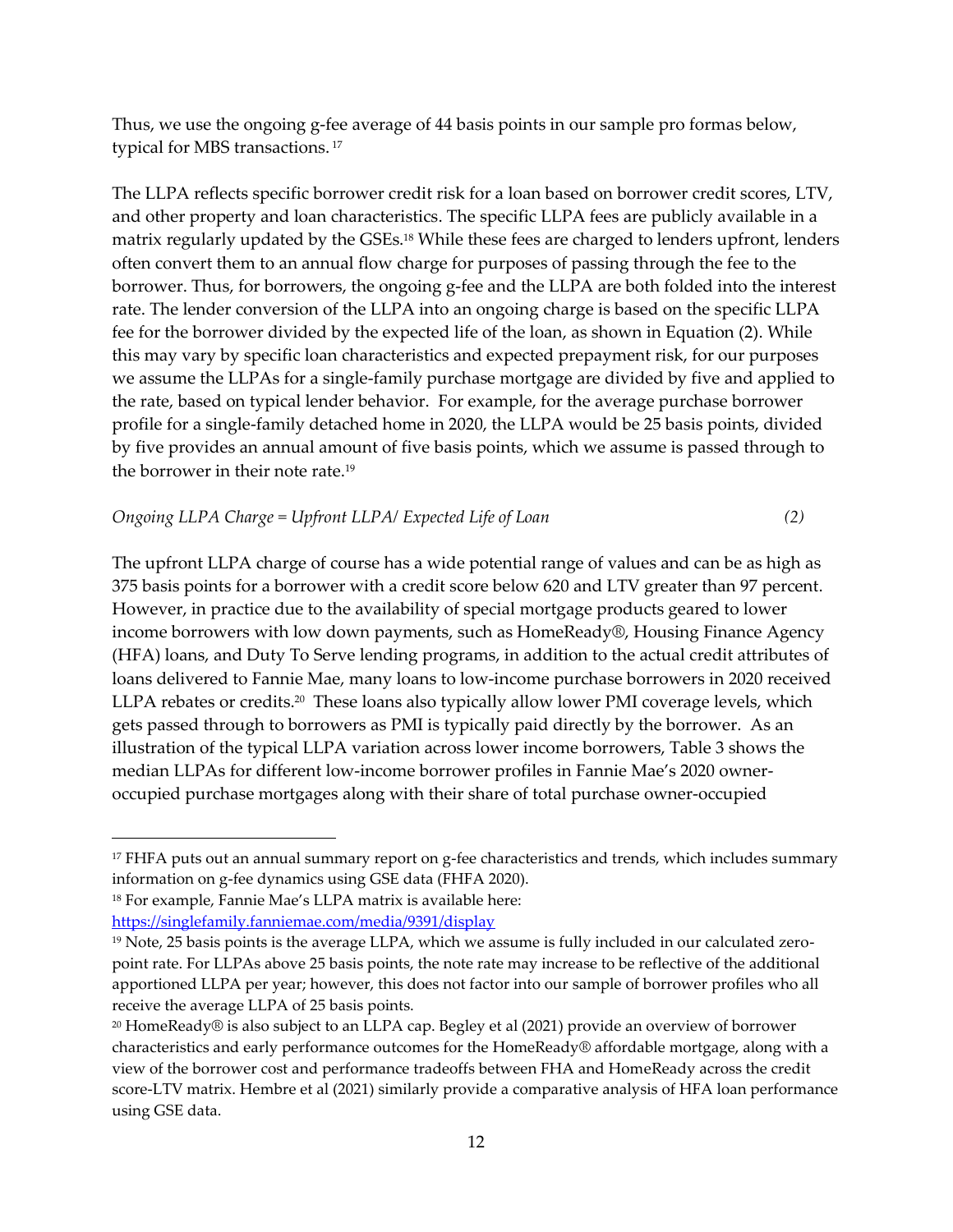acquisitions. For low-income purchase borrowers, the median LLPAs ranged from -50 to 50 basis points.

|                                 | $LTV \le 90\%$ | $LTV > 90\%$ | % of total volume |
|---------------------------------|----------------|--------------|-------------------|
| LI, not FTHB, HomeReady, or HFA | 25             | 25           | 8%                |
| LI FTHB, Not HomeReady, or HFA  | 50             | 50           | $10\%$            |
| LI FTHB, HomeReady              |                |              | $7\%$             |
| LI FTHB, HFA                    | $-50$          | -50          | $1\%$             |

Table 3: Median LLPAs for Low-Income Purchase Borrowers

Note: Median LLPAs for each subpopulation and LTV from Fannie Mae's 2020 acquisitions. The sample is restricted to conventional 30-year fixed rate loans on single-family homes, excluding the additional LLPA associated with condominiums.

Next, we turn to the additional lender revenue, or lender gain-on-sale (GOS) received when selling a loan into the secondary market. As mentioned above, the gain-on-sale is a direct function of any remaining interest stream from the borrower once all items have been covered (MBS rate, servicing fee, and g-fees). For a view of this borrower cost, we rely on the primarysecondary spread, which is the difference between a mortgage's interest rate and the coupon rate on the MBS pool into which it is sold. This gap provides insight into the magnitude of the lender GOS. The MBS pools have coupon rates that are less than the mortgage rate, and the excess between the two is split between the g-fees, servicing fees, and remaining interest that is converted into the lender GOS, as reflected in Equation (3). We use the Bloomberg 365-day average primary-secondary spread for 2020, which was 147 basis points (PSSACF30 IR Index). We then backout the 25 basis points for servicing and the 49 basis points in g-fees, as described above. Thus, for our typical borrower, we assume the remaining 73 basis points of ongoing borrower payments is available to be capitalized into a one-time gain that goes to the lender upfront when the loan is sold. Practically, this means the 73 basis points from the annual note rate as shown in Equation (1) is converted to a one-time flow to the lender at sale. For our thought exercise, we assume the same five-year multiple as is typically applied to LLPAs. Multiplying the annualized 73 basis point charge by five equals 365 basis points or a 3.65 percent upfront gain to the lender, which they receive on the unpaid principal balance of the mortgage being securitized. 21

While we use 73 basis points as an approximation of the typical GOS allocated in the note rate for our analysis, the GOS for any individual loan varies quite a bit across lenders depending on their business model, lender-specific costs, loan terms, and loan origination channel.<sup>22</sup>

 $21$  While there is also the difficult to predict issue of interest rate fluctuations and hedging by lenders between loan closing and sale to the secondary market, this is close to the MBA estimate of an average of 355 basis points in lender net secondary marketing income for 2020, although they also show that this number varies widely based on lender characteristics and the average was smaller in 2018 and 2019 (282 basis points) (MBA 2021, Tables B2, C2, and D2).

<sup>&</sup>lt;sup>22</sup> For example, mortgage brokers typically charge more for their services than direct lenders. Lenders may also have their own internal risk-based loan charges and/ or lenders may also buy-up or buy down the g-fee in their transaction with the GSEs, both of which will also change their specific profits. For a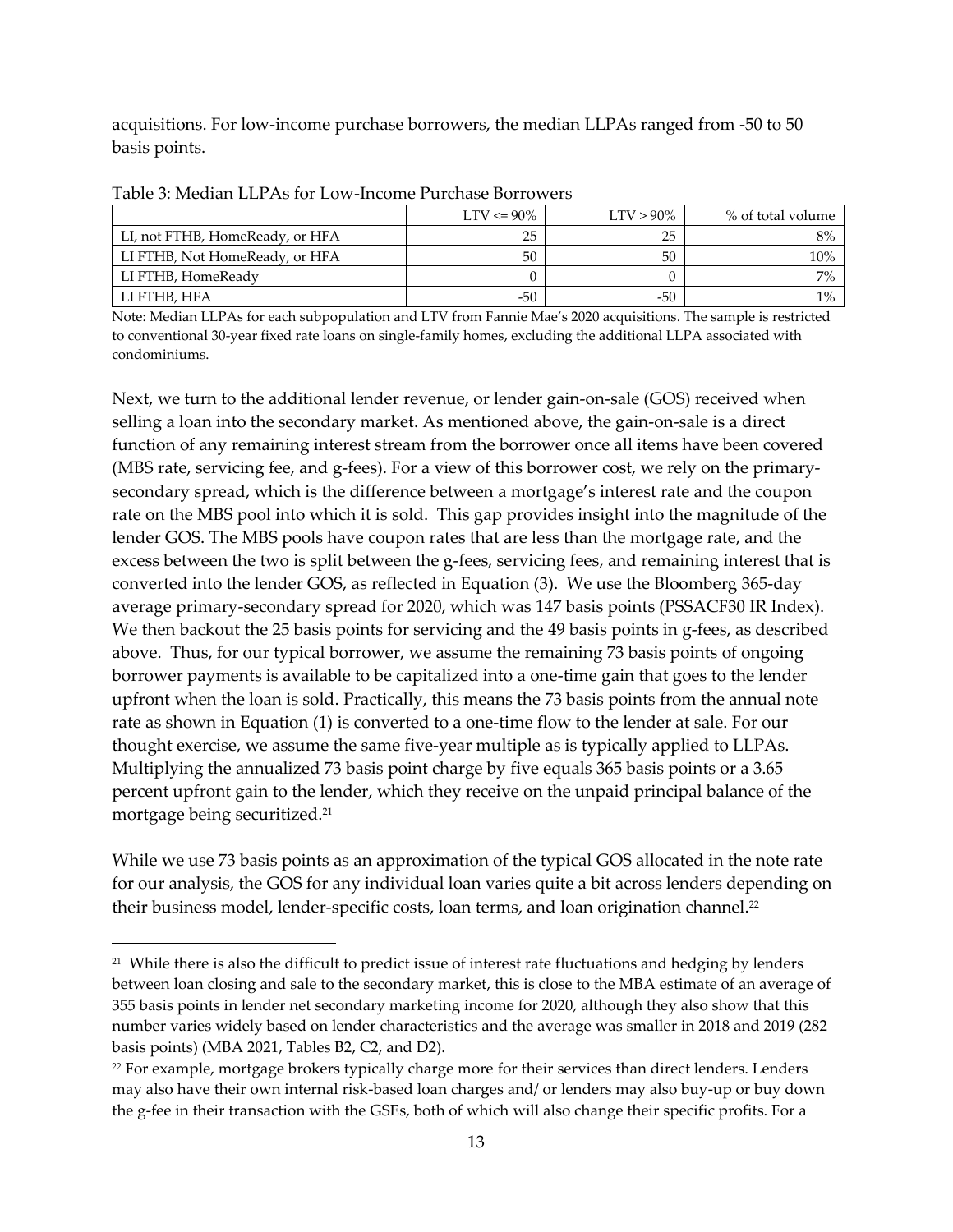Finally, for most loans where the origination LTV is greater than 80 percent the borrower must pay for private mortgage insurance, typically as a separate payment. Mortgage insurance may also be paid entirely upfront by the borrower, partially paid upfront and or paid by the lender (which presumably the lender takes into in the note rate offered to a potential borrower). Mortgage insurance rates vary by insurer and are not readily available to the public. Additionally, as is the case with lenders, mortgage insurance providers often have their own risk-based pricing for risk-layers that may increase charges beyond those seen in the LLPA grid (such as the number of borrowers). We use the mortgage insurance rate card published by MGIC in 2019, <sup>23</sup> assume it is paid separately, and that it remains in place until the LTV of the mortgage drops below 78 percent based on the Fannie Mae servicing guide<sup>24</sup> and our assumptions of price appreciation, mentioned earlier.

#### *7. Putting the mortgage costs in context: a stylized example*

With the above information offering an approximation of the full view of costs, we next put the value of each component of housing costs into broader context over a period of ownership for a single property assuming our seven-year ownership period in a simplified version of a user cost model of homeownership. We use a discounted cash flow pro forma model for this analysis, and we do this as follows: first, we take the above information and create a pro forma to reflect the lifecycle view of owning a single-family home. This includes the outlays (down payment, average closing costs) for the home purchase assumed to be in the present period (or 'year  $0'$ ) as shown in Table 1; the housing- and mortgage-related annual costs for each of the next seven years inflated by relative inflation measures for each line item, if applicable, as shown in Table 2. We also include an estimated price for the sale of the home in year seven, based on the purchase price inflated by the FHFA year-over-year average nominal housing repeat-sales price increase since January 1992 (3.75 percent) and we calculate net proceeds using this amount less the mortgage balance and average seller closing costs as a share of sale price at the end of year seven. 25 An example of the pro forma for the average purchase borrower in Fannie Mae's 2020 acquisitions is shown in Table 4.

detailed explanation of lender tradeoffs in the secondary market, see Fuster et al (2013). Additionally, a discussion of market frictions, increases in lender profits and GOS, and credit supply constraints during COVID is covered in Fuster et al (2021).

<sup>23</sup> https://www.mgic.com/-/media/mi/rates/rate-cards/71-61284-rate-card-pdf-bpmi-monthly-july-2018.pdf?la=en

<sup>24</sup> [B-8.1-04: Termination of Conventional Mortgage Insurance \(05/15/2019\) \(fanniemae.com\)](https://servicing-guide.fanniemae.com/THE-SERVICING-GUIDE/Part-B-Escrow-Taxes-Assessments-and-Insurance/Chapter-B-8-Mortgage-Insurance/Section-B-8-1-Conventional-Mortgage-Insurance-Requirements/B-8-1-04-Termination-of-Conventional-Mortgage-Insurance/1040972451/B-8-1-04-Termination-of-Conventional-Mortgage-Insurance-05-15-2019.htm#:~:text=Borrower-Initiated%20Termination%20of%20Conventional%20Mortgage%20Insurance%20Based%20on,in%20response%20to%20a%20borrower-initiated%20request%20for%20termination.)

<sup>25</sup> In reality, price appreciation will vary greatly by location, price tier, and market cycle. We believe that 3.75 percent nominal growth rate is conservative given we also use a 2 percent discount rate in our analysis, implying real price growth of 1.75 percent over time. Additionally, the three borrower profiles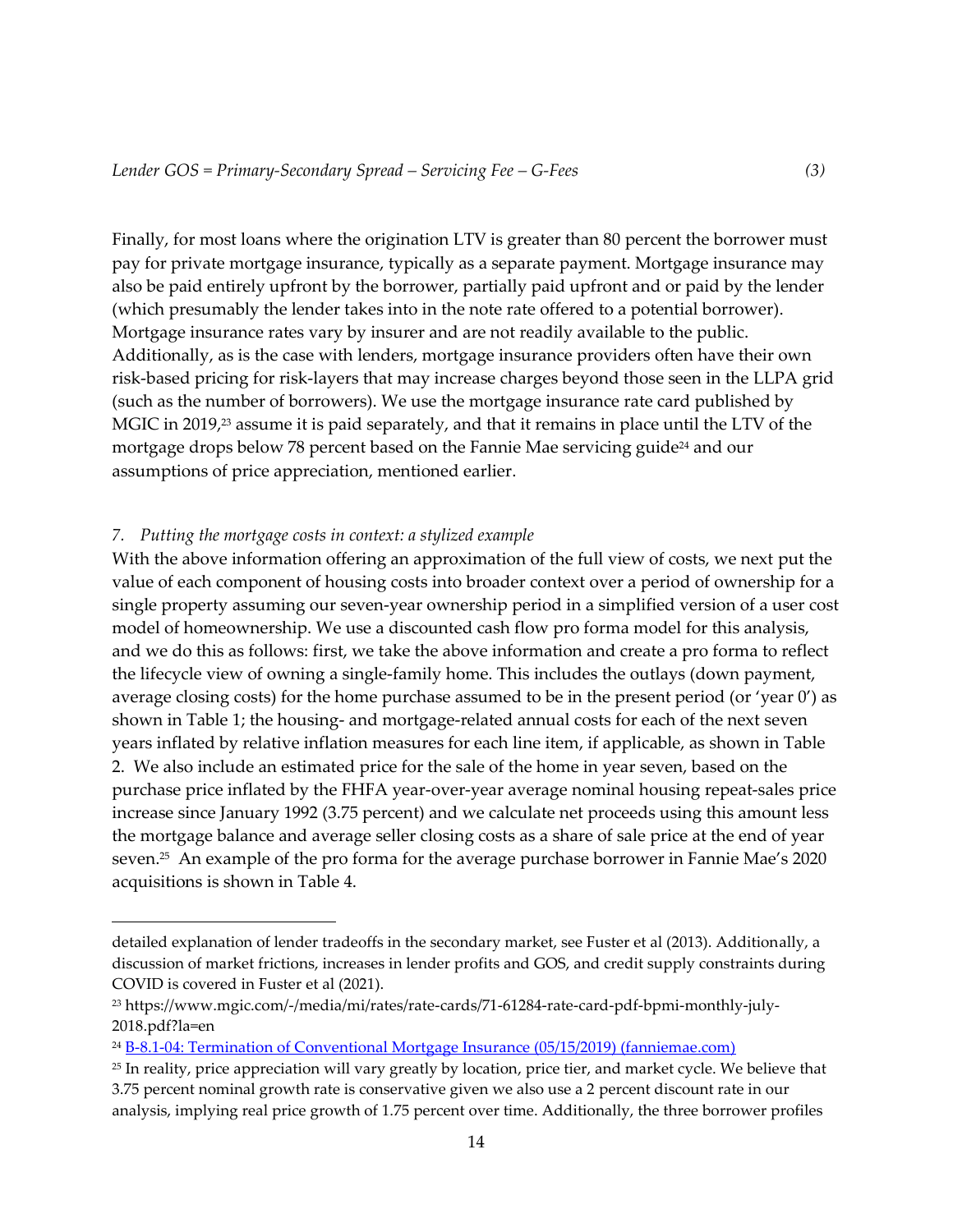|                             | Year 0   | Years 1-6 | Year <sub>7</sub> |
|-----------------------------|----------|-----------|-------------------|
| <b>Purchase Costs</b>       |          |           |                   |
| Down Payment                | \$59,303 |           |                   |
| <b>Closing Costs</b>        | \$6,693  |           |                   |
|                             |          |           |                   |
| <b>Annual Housing Costs</b> |          |           |                   |
| <b>Utilities</b>            |          | \$3,444   | \$3,744           |
| <b>Property Taxes</b>       |          | \$4,104   | \$4,900           |
| Insurance                   |          | \$1,356   | \$1,518           |
| Repairs & Maintenance       |          | \$1,010   | \$1,315           |
| Capital Expenditures        |          | \$3,558   | \$4,633           |
|                             |          |           |                   |
| Annual Mortgage Costs       |          |           |                   |
| <b>MBS Rate</b>             |          | \$4,739   | \$4,121           |
| Ongoing G-Fee               |          | \$1,140   | \$991             |
| Servicing                   |          | \$647     | \$563             |
| LLPA/5                      |          | \$129     | \$113             |
| Lender GOS                  |          | \$1,891   | \$1,644           |
| Mortgage Insurance          |          | \$518     |                   |
| Principal Repayment         |          | \$5,184   | \$6,299           |
| Sales Costs                 |          |           |                   |
| <b>Broker Commissions</b>   |          |           | \$27,758          |
| <b>Closing Costs</b>        |          |           | \$2,883           |
| <b>Total Outflow</b>        | \$65,996 | \$27,720  | \$60,482          |

Table 4: A Pro Forma View of Purchase Borrower Costs and Payments

Note: An example pro forma for the average home purchase borrower in Fannie Mae's 2020 acquisitions. Authors' calculations using inputs as described above and shown in Tables 1 and 2. The inflationadjusted values for years 2–6 are not shown.

With the full seven-year pro forma in hand, we then discount the entire stream of flows to the present (year 0). We use a two percent discount rate, which is aligned with the Federal Reserve's inflation target. 26 Table 5 reflects the result of this analysis with the cost breakdown for our average homebuyer, as profiled in Table 1. Note that we show the purchase price, down payment, principal repayment, sale price, and net proceeds in the table but do not include them

include housing values that are solidly within the middle-tier of typical national housing values for 2020 according to the Zillow ZHVI (\$268,418 as of December 2020).

<sup>26</sup> We also try a range of discount rates to reflect different risk premiums and borrower opportunity costs, but higher rates do not substantially change our results.

https://www.federalreserve.gov/faqs/economy\_14400.htme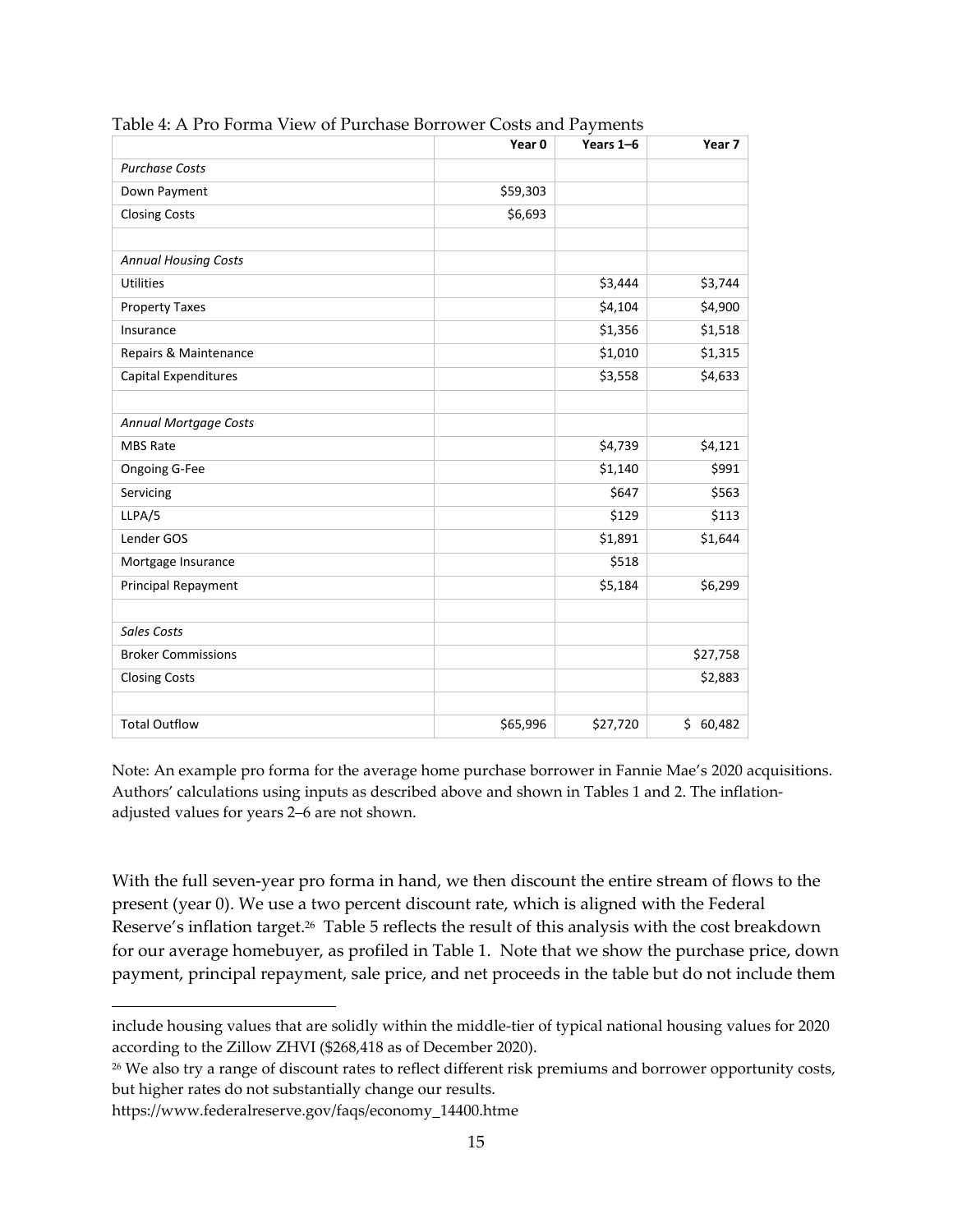in our calculations of housing costs. We treat these separately as contributions to homeowner savings and discuss these elements of wealth building further in Section 9.

| allesche value of the contentry costs, fivelage bollows<br><b>Ownership Costs</b> | Investment<br><b>Flows &amp; Price</b><br>Data | Costs \$ | Total Costs & % of Costs |
|-----------------------------------------------------------------------------------|------------------------------------------------|----------|--------------------------|
| <b>Total</b>                                                                      |                                                |          | \$184,883                |
| At Time of Purchase                                                               |                                                |          |                          |
| <b>Purchase Price</b>                                                             | \$318,281                                      |          |                          |
| Down Payment                                                                      | \$59,303                                       |          |                          |
| <b>Closing Costs</b>                                                              |                                                | \$6,693  | 3.6%                     |
| Ongoing Costs Yrs 1-7                                                             |                                                |          |                          |
| <b>Total Annual Utility Costs</b>                                                 |                                                | \$23,222 | 12.6%                    |
| <b>Total Annual Property Taxes</b>                                                |                                                | \$29,007 | 15.7%                    |
| <b>Total Annual Insurance</b>                                                     |                                                | \$9,279  | 5.0%                     |
| Total Annual Repairs & Maintenance                                                |                                                | \$7,462  | 4.0%                     |
| <b>Total Annual Capital Expenditures</b>                                          |                                                | \$26,288 | 14.2%                    |
| <b>MBS Rate</b>                                                                   |                                                | \$28,779 | 15.6%                    |
| Annual Interest Cost for GOS                                                      |                                                | \$11,480 | 6.2%                     |
| <b>Total Annual G-Fee</b>                                                         |                                                | \$6,919  | 3.7%                     |
| <b>Total Annual Servicing</b>                                                     |                                                | \$3,932  | 2.1%                     |
| <b>LLPA</b>                                                                       |                                                | \$786    | 0.4%                     |
| <b>Total PMI Payments</b>                                                         |                                                | \$996    | 0.5%                     |
| Principal Repayment Yrs 1-7                                                       | \$36,967                                       |          |                          |
| At Time of Sale                                                                   |                                                |          |                          |
| <b>Estimated Sales Price</b>                                                      | \$411,839                                      |          |                          |
| Remaining Mortgage Balance                                                        | \$214,601                                      |          |                          |
| <b>Broker Fees</b>                                                                |                                                | \$27,214 | 14.7%                    |
| <b>Other Closing Costs</b>                                                        |                                                | \$2,826  | 1.5%                     |
| <b>Net Proceeds</b>                                                               | \$178,900                                      |          |                          |

Table 5: Total Present Value of All Ownership Costs, Average Borrower

Source: Author calculations of the total lifetime costs of ownership for the average purchase borrower in Fannie Mae's 2020 acquisitions.

From Table 5, we can see that the largest components of overall costs for the average purchase borrower are property taxes (15.7 percent), interest paid to MBS investors (15.66 percent), the home sale-related broker fees (14.7 percent), capital improvement expenditures (14.2 percent), and ongoing utility costs (12.6 percent). In contrast, the other components of housing costs are relatively small—except for lender GOS (6.2 percent), the rest of the line items comprise 5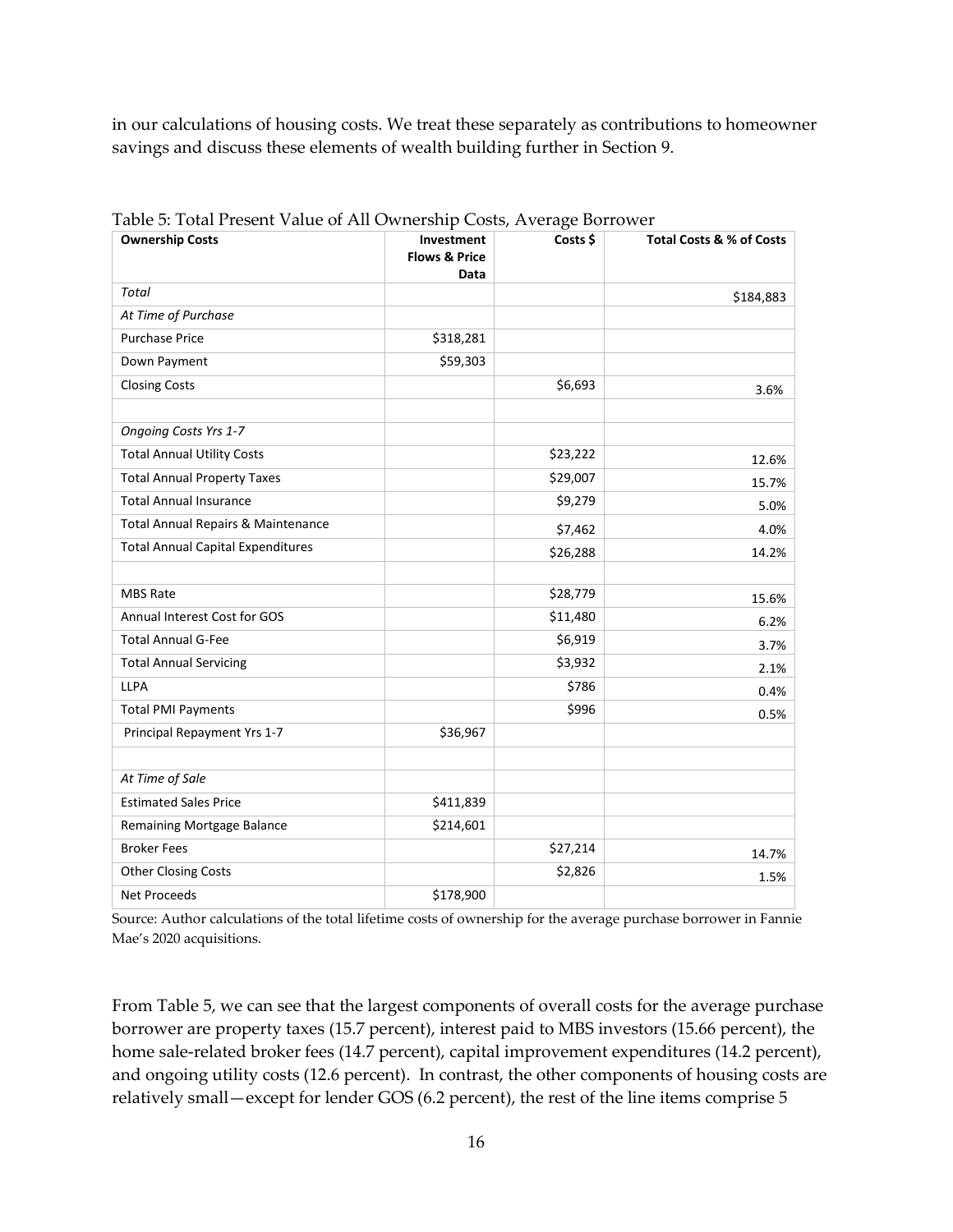percent or less of total costs. Ongoing non-mortgage housing costs are more than half of overall costs. Total mortgage costs not including principal repayment are about 30 percent of total costs, with the g-fee and LLPA comprising 3.5 percent of total costs, and the servicing fee 1.8 percent. Additionally, transaction costs related to purchase and sale costs comprise about 20 percent of total costs, with closing costs summing to only ~four percent of total outlays, but also 10 percent of total *upfront* costs, and broker fees comprising close to 15 percent of *overall* total costs and nearly all of the closing costs *at sale*.

#### *8. Housing costs for FTHBs*

While the focus of Table 5 is the average borrower, we saw earlier that borrower costs will vary based on borrower income, credit profile, and home purchase price. Here, we turn to the remaining two borrower profiles we outlined in Table 1: the average FTHB, and the average low-income FTHB.

| <b>Ownership Costs</b>                   | Investment<br><b>Flows &amp; Price</b><br>Data | Costs \$    | Total Costs & % of Costs |
|------------------------------------------|------------------------------------------------|-------------|--------------------------|
| At Time of Purchase                      |                                                |             | \$175,640                |
| <b>Purchase Price</b>                    | \$291,139                                      |             |                          |
| Down Payment                             | \$37,697                                       |             |                          |
| <b>Closing Costs</b>                     |                                                | \$6,228     | 3.5%                     |
| <b>Ongoing Costs Yrs 1-7</b>             |                                                |             |                          |
| <b>Total Annual Utility Costs</b>        |                                                | \$22,413    | 12.8%                    |
| <b>Total Annual Property Taxes</b>       |                                                | \$25,275    | 14.4%                    |
| <b>Total Annual Insurance</b>            |                                                | \$8,293     | 4.7%                     |
| Total Annual Repairs & Maintenance       |                                                | \$6,716.13  | 3.8%                     |
| <b>Total Annual Capital Expenditures</b> |                                                | \$24,093.85 | 13.7%                    |
| <b>MBS Rate</b>                          |                                                | \$28,164    | 16.0%                    |
| Annual Interest Cost for GOS             |                                                | \$11,235    | 6.4%                     |
| <b>Total Annual G-Fee</b>                |                                                | \$6,772     | 3.9%                     |
| <b>Total Annual Servicing</b>            |                                                | \$3,847     | 2.2%                     |
| <b>LLPA</b>                              |                                                | \$769       | 0.4%                     |
| <b>Total PMI payments</b>                |                                                | \$4,355     | 2.5%                     |
| <b>Principal Repayment</b>               | \$36,176                                       |             |                          |
| At Time of Sale                          |                                                |             |                          |
| <b>Estimated Sales Price</b>             | \$376,719                                      |             |                          |
| Remaining Mortgage Balance               | \$210,013                                      |             |                          |
| <b>Broker Fees</b>                       |                                                | \$24,893    | 14.2%                    |

Table 6: Total Present Value of All Ownership Costs, Average FTHB Borrower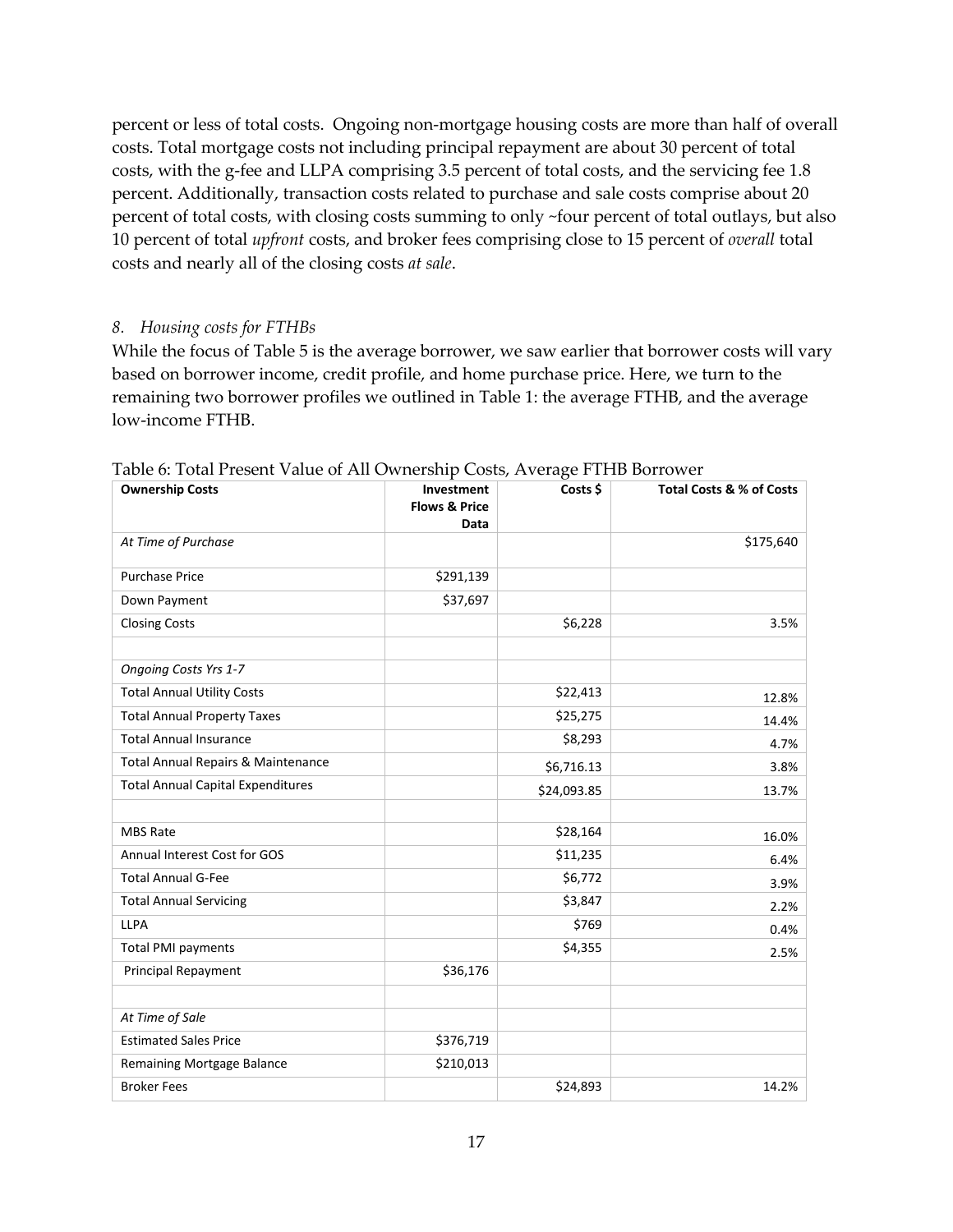| <b>Other Closing Costs</b> |          | \$2.585 | 1.5% |
|----------------------------|----------|---------|------|
| Net Proceeds               | 151,194ء |         |      |

Source: Author calculations of the total lifetime costs of ownership for the average FTHB purchase borrower in Fannie Mae's 2020 acquisitions.

Despite different purchase, leverage, and operating expense assumptions leading to lower costs by dollar amount, the overall breakdown of costs for FTHB borrowers is similar to that of the average borrower. Once again, non-mortgage ongoing costs comprise roughly half of total costs, and mortgage-costs roughly 30 percent. The largest components of overall costs are still the property taxes, interest charges net of fees and GOS, the broker fees paid at sale, utility costs, and capital improvement expenditures. The one notable difference here is that the additional cost of mortgage insurance, while still relatively small, is a bigger share of costs due to the higher initial mortgage balances and LTVs at purchase (2.5 percent of total costs in Table 6 compared to 0.5 percent of total costs in Table 5).

Similar to Table 5, transaction costs for purchase and sale over the seven-year period sum to about 20 percent of total costs, with closing costs comprising only ~4 percent of total costs, but notably a larger share, 14 percent, of total *upfront* outlays, and broker fees are 14 percent of total *overall* costs.

Finally, we turn to the ownership costs for low-income FTHB borrowers as shown in Table 7. Here, we see a very similar pattern to the above two profiles, with the same approximate breakdown in costs for the borrower—although ongoing non-mortgage costs are now 54 percent of total costs and mortgage costs drop to 26 percent of overall costs. Transaction costs, as before, are close to 20 percent of overall costs, with closing costs now comprising 16 percent of *upfront* outlays, and broker fees roughly 13 percent of total *overall* costs. One caveat here is that, as shown in Table 3, while the LLPAs comprise 0.3 percent of the total costs in this example, LLPAs vary based on a number of factors and may be slightly higher or close to \$0 or negative for high-LTV lower-income FTHB borrowers due to the availability of mortgage products that offer LLPA credits instead of charges for these borrowers.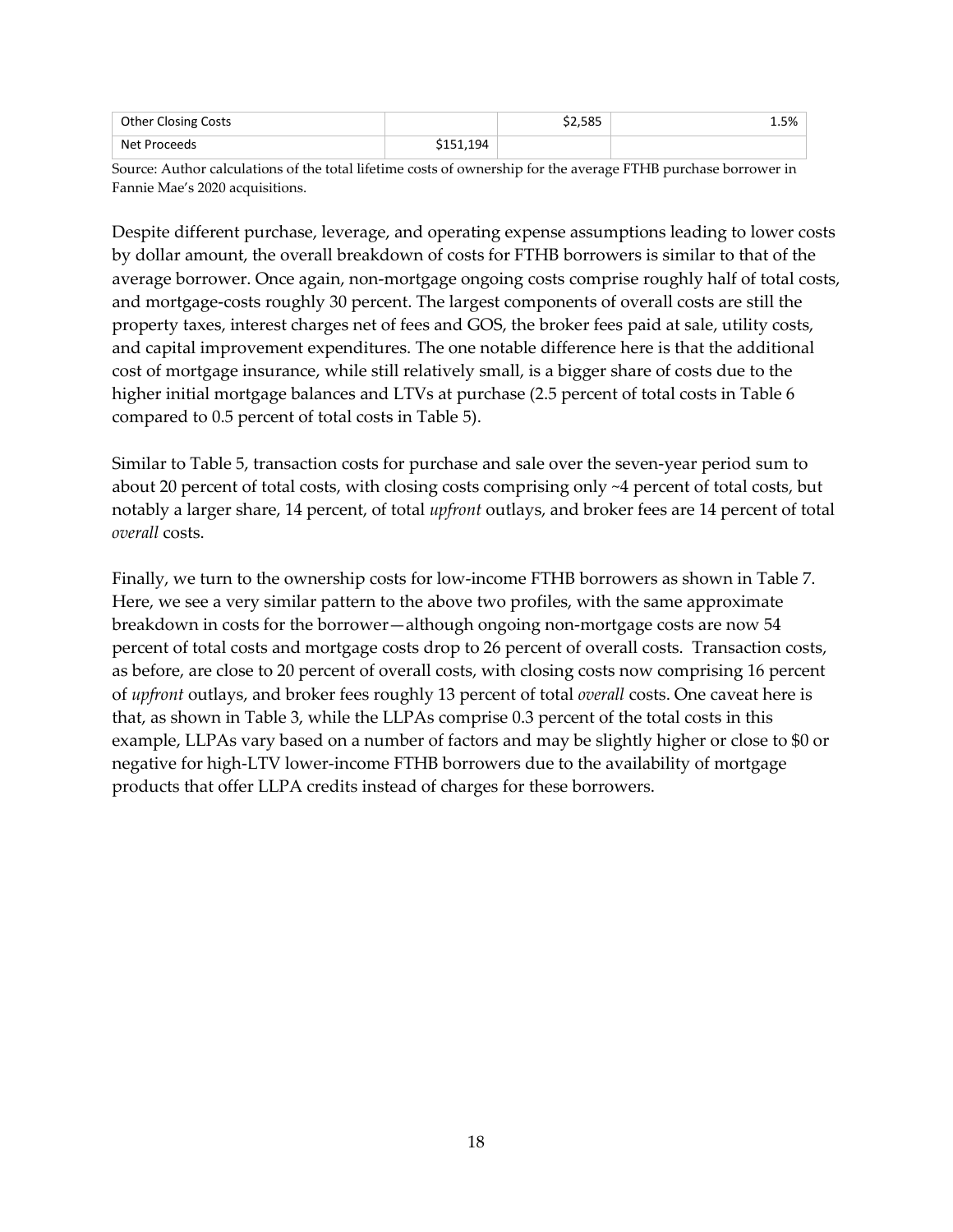| <b>Ownership Costs</b>                   | Investment<br><b>Flows &amp; Price</b><br>Data | Costs \$ | Total Costs & % of Costs |
|------------------------------------------|------------------------------------------------|----------|--------------------------|
| At Time of Purchase                      |                                                |          | \$148,900                |
| <b>Purchase Price</b>                    | \$222,243                                      |          |                          |
| Down Payment                             | \$28,504                                       |          |                          |
| <b>Closing Costs</b>                     |                                                | \$5,298  | 3.6%                     |
| <b>Total Upfront Outlays</b>             | \$33,802                                       |          |                          |
| Ongoing Costs Yrs 1-7                    |                                                |          |                          |
| <b>Total Annual Utility Costs</b>        |                                                | \$21,523 | 14.5%                    |
| <b>Total Annual Property Taxes</b>       |                                                | \$21,797 | 14.6%                    |
| <b>Total Annual Insurance</b>            |                                                | \$7,636  | 5.1%                     |
| Total Annual Repairs & Maintenance       |                                                | \$6,347  | 4.3%                     |
| <b>Total Annual Capital Expenditures</b> |                                                | \$23,170 | 15.6%                    |
| <b>MBS Rate</b>                          |                                                | \$21,529 | 14.5%                    |
| Annual Interest Cost for GOS             |                                                | \$8,588  | 5.8%                     |
| <b>Total Annual G-Fee</b>                |                                                | \$5,176  | 3.5%                     |
| <b>Total Annual Servicing</b>            |                                                | \$2,941  | 2.0%                     |
| <b>Total LLPA</b>                        |                                                | \$588    | 0.4%                     |
| <b>Total PMI payments</b>                |                                                | \$3,329  | 2.2%                     |
| Principal Repayment                      | \$27,655                                       |          |                          |
| At Time of Sale                          |                                                |          |                          |
| <b>Estimated Sales Price</b>             | \$281,932                                      |          |                          |
| Remaining Mortgage Balance               | \$145,747                                      |          |                          |
| <b>Broker Fees</b>                       |                                                | \$19,002 | 12.8%                    |
| <b>Other Closing Costs</b>               |                                                | \$1,974  | 1.3%                     |
| <b>Net Proceeds</b>                      | \$115,210                                      |          |                          |

Table 7: Total Present Value of All Ownership Costs, Average Low-Income FTHB Borrower

Source: Author calculations of the total lifetime costs of ownership for the average low-income FTHB purchase borrower in Fannie Mae's 2020 acquisitions.

Figure 2 visually displays these cost breakdowns across the three borrower profiles. From this figure, it's clear that while many categories represent similar shares of costs across borrowers, utilities and home improvements are disproportionately larger shares of low-income FTHB borrower costs. Not surprisingly, the costs that are charged as a percentage of property or mortgage value, such as the MBS rate and the seller broker fee, decline for FTHB and lowincome FTHBs who have lower property values and mortgage balances at origination. Appendix A includes an analogous version of this figure incorporating the total principal repayment for each borrower as a share of costs as well.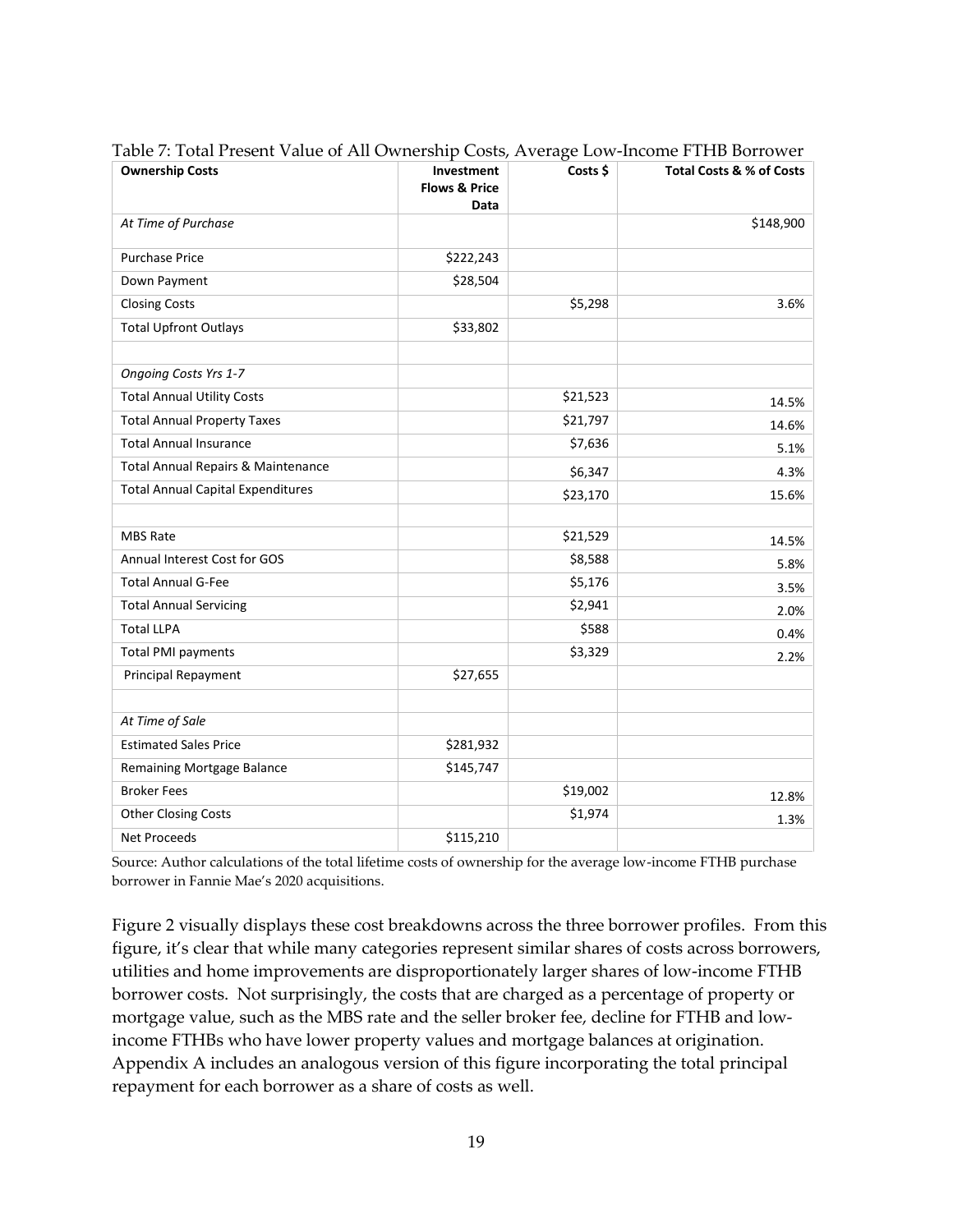

#### Figure 2: Breakdown of Borrower Costs by Borrower Profile

Source: Author calculations of the total lifetime costs of ownership for the average homebuyer, FTHB, and lowincome FTHB purchase borrower in Fannie Mae's 2020 acquisitions.

#### *9. Contributions to Housing Equity*

Next, we use our stylized examples to explore differences in equity and wealth building for each borrower profile. As shown in Table 1, the main differences across borrowers are with the down payment, purchase price, and LTVs. We use these differences in our pro forma assumptions, the mortgage amortization schedule, and our estimates of future sales values of properties net of sale costs described earlier to calculate the relative components of overall housing equity at the time of sale for each borrower. These results are shown in Figure 3.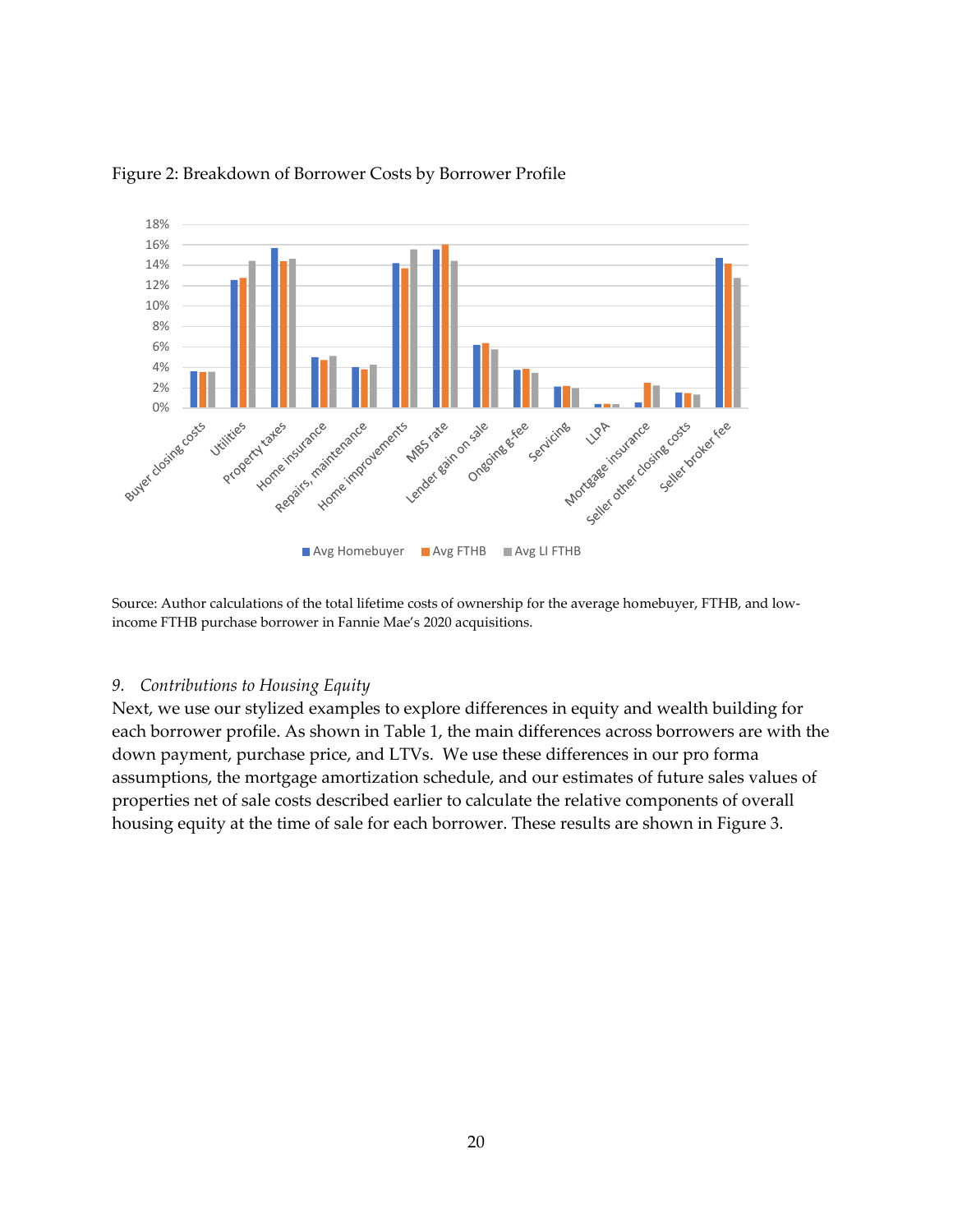



#### Panel A: Average Borrower Panel B: Average FTHB Borrower



Panel C: Average Low-Income FTHB Borrower



Source: Author calculations of the total lifetime equity accumulation attributed to homeownership for the average borrower, average FTHB, and average low-income FTHB purchase borrower in Fannie Mae's 2020 acquisitions as described in Table 1.

Figure 4 highlights some notable differences in equity building for different borrowers. For example, for the average borrower, the total net proceeds at sale would be \$178,900 in today's dollars, and principal repayment and price appreciation account for roughly 67 percent of this total. On the other hand, for low-income FTHB, the total net proceeds at sale are \$115,210, with 75 percent of that total accumulation due to principal repayment and appreciation. The average borrower with the initial higher down payment and purchase price ultimately experiences a greater dollar increase in wealth, but the return on the investment for the low-income FTHB is higher given the lower initial down payment. However, this reliance on principal repayment and price appreciation also creates challenges for wealth accumulation, particularly when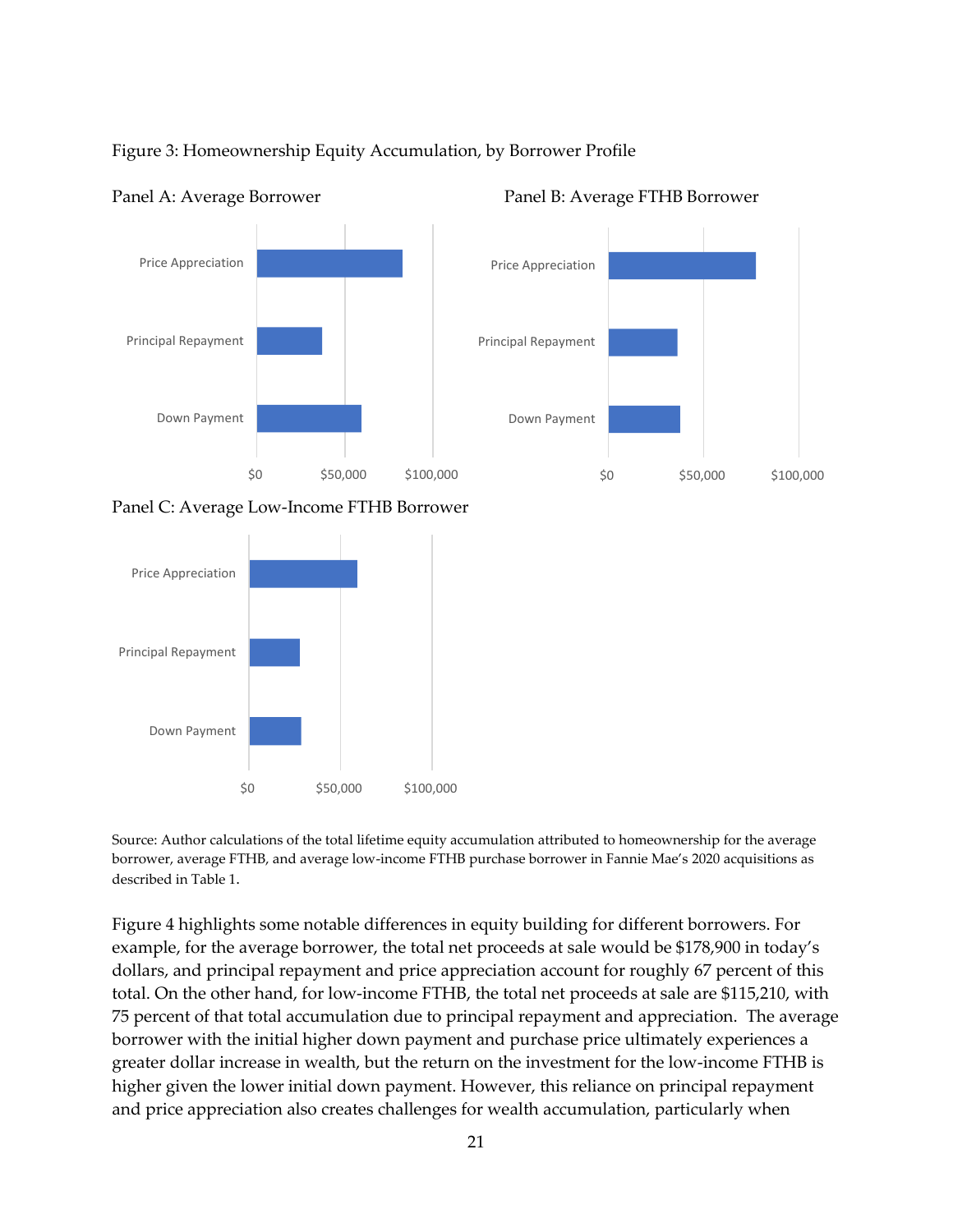transaction costs are a large share of owner costs and homeownership spells vary. Longer periods of homeownership will be more advantageous for building up principal and benefitting from price appreciation, but lower income homeowners are also more likely to face volatile local home prices and to exit homeownership during economic downturns, potentially erasing these gains (Belsky et al 2005, Goodman and Mayer 2018).

#### *10. Discussion*

Addressing housing affordability to ensure sustainable homeownership for low-income and minority households is an important policy goal. High housing cost burdens for lower income owner households reveal a major challenge for achieving positive mortgage and homeownership outcomes. We know from the Global Financial Crisis that affordable mortgage products allowing buyers to stretch their monthly income into a larger mortgage using alterative underwriting standards or novel product features were not a sustainable approach to increasing and maintaining homeownership. In fact, they resulted in double-digit default rates for certain pre-crisis cohorts of low-income conventional conforming borrowers in the GSE book of business (Fout et al 2020). Identifying opportunities to reduce the cost of homeownership without increasing the chances of mortgage default is a more viable approach to achieving a sustained increase in homeownership rates.

While our results are meant to be stylized examples based on several representative borrower profiles, we have some caveats about the findings. First, given our use of averages and our combining of different data sources, we will certainly miss variation within the distributions of different variables in our assumptions—for example, our averages will mask differences in housing prices and borrower profiles across geographies. We are also using data from 2018 through 2020, and therefore are incorporating COVID's influence on the housing market and housing financing, which both lowered rates in some cases and increased rates or tightened credit in others. Also, as mentioned earlier, some items like lender GOS and mortgage insurance rates are not readily available to the public and will also vary greatly across entities and data sources, thus our assumptions are market-wide averages and general estimates. Finally, we are not including income tax benefits in our analysis. Our view is of the costs associated with the housing unit only. This means we are not accounting for state and local property tax deductions or the potential wealth-building benefits of taking the mortgage interest deduction, which is less likely to be taken by low-income households. $^{27}$  This is consistent with the use of pre-tax income in the standard measures of housing affordability and housing cost burdens used by HUD, among others (discussed in Section 2 above).

Nevertheless, our analysis suggests a few key takeaways and multiple potential 'high-impact' areas for policymakers to address. First, our decomposition shows that policy efforts to ameliorate housing costs would be most effective by focusing on ways to reduce the largest

 $2<sup>27</sup>$  Only roughly 14 percent of all taxpayers itemize deductions, making them eligible for the deduction (Eastman and Tyger 2019).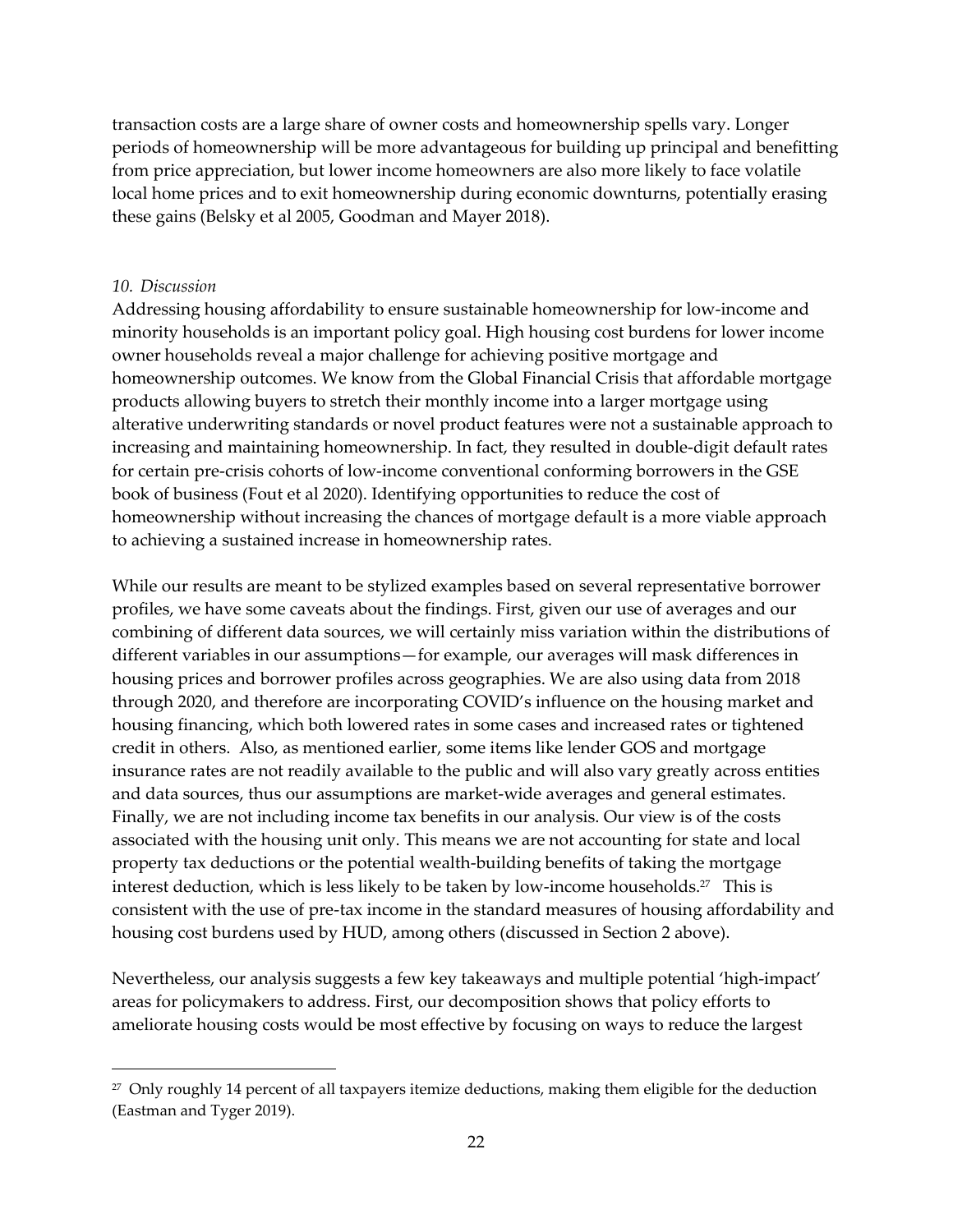components of overall costs. For ongoing non-mortgage costs in particular, expanding programs that help to reduce utility costs and limit property tax burdens for low-income households are obvious solutions. Potential programs to address high utility and property tax burdens for lower income households include income-based utility-assistance programs, such as through the Low Income Home Energy Assistance Program (LIHEAP) (Perl 2015; Murray and Mills 2014), and targeted property tax-relief programs, such property tax deferrals, homestead exemptions credits, and circuit breakers (Langley and Youngman 2021). Langley and Youngman (2021) provide an overview of each of these tax programs and offer detailed insights into the costs and benefits of these policies for both jurisdictions and homeowners.

Home repair and improvement expenses also stand out as a particular area of concern. Prior research shows that lower-income households are more likely to have critical home repair needs, and that even relatively modest unexpected budget shocks due to necessary home repairs and improvements may create stress for low-income households and force difficult spending tradeoffs (Acquaye 2011, Divringi et al 2019, Van Zandt and Rohe 2011). Moreover, we see an increased importance of home appreciation in overall wealth building for lower income borrowers, making expenditures that will potentially improve or maintain value and stave off depreciation particularly salient. Energy-efficient home improvements would also lower household energy-related utility costs. Thus, expanding programs that help homeowners with home repairs and improvements expenses may have the most meaningful influence on sustaining homeownership. Some examples include: home warranties, home improvement subsidies through grants or low-cost financing, weatherization assistance programs, dedicated reserve requirements, and pre-and post-purchase home maintenance training and coaching.<sup>28</sup>

Second, given the potential for GOS and PMI payments to vary greatly across lender and mortgage insurance provider, and that we see their marginal contribution to housing costs is a larger component of mortgage costs or varies by borrower profile, more transparency into lender GOS and mortgage insurance contribution to costs would help policymakers and researchers assess the full magnitude of variation within these costs by lender/ insurer and potentially address these 'black-box' components of housing costs. Of course, refinancing may lower mortgage costs during periods of declining interest rates. Yet, much of the literature emphasizes the fact that lower income households are less likely to refinance, and lower balance loans are less likely to benefit from refinancing (Agarwal et al 2017; Gerardi et al 2020, 2021; Keys et al. 2016). Thus, policies that reduce barriers to refinancing may also be beneficial, such as the low-cost refinancing options offered by the GSEs, the streamlined refinancing programs offered by the FHA and VA programs, and expanded refinancing options for borrowers during periods of declining interest rates and housing prices, as discussed in Eberly and Krishnamurthy (2014). Research also suggests that programs that provide financial counseling to help households navigate mortgage options, lower overall costs, and to understand when

<sup>&</sup>lt;sup>28</sup> Papers exploring programs and policy solutions to assist with energy efficiency, weatherization and other home repair costs in detail include: Acquaye (2011); Begley and Lambie-Hanson (2015); Divringi et al (2019); Fuller et al (2010); Murray and Mills (2014); Perl (2015); Rohe et al (2010); and Van Zandt and Rohe (2011).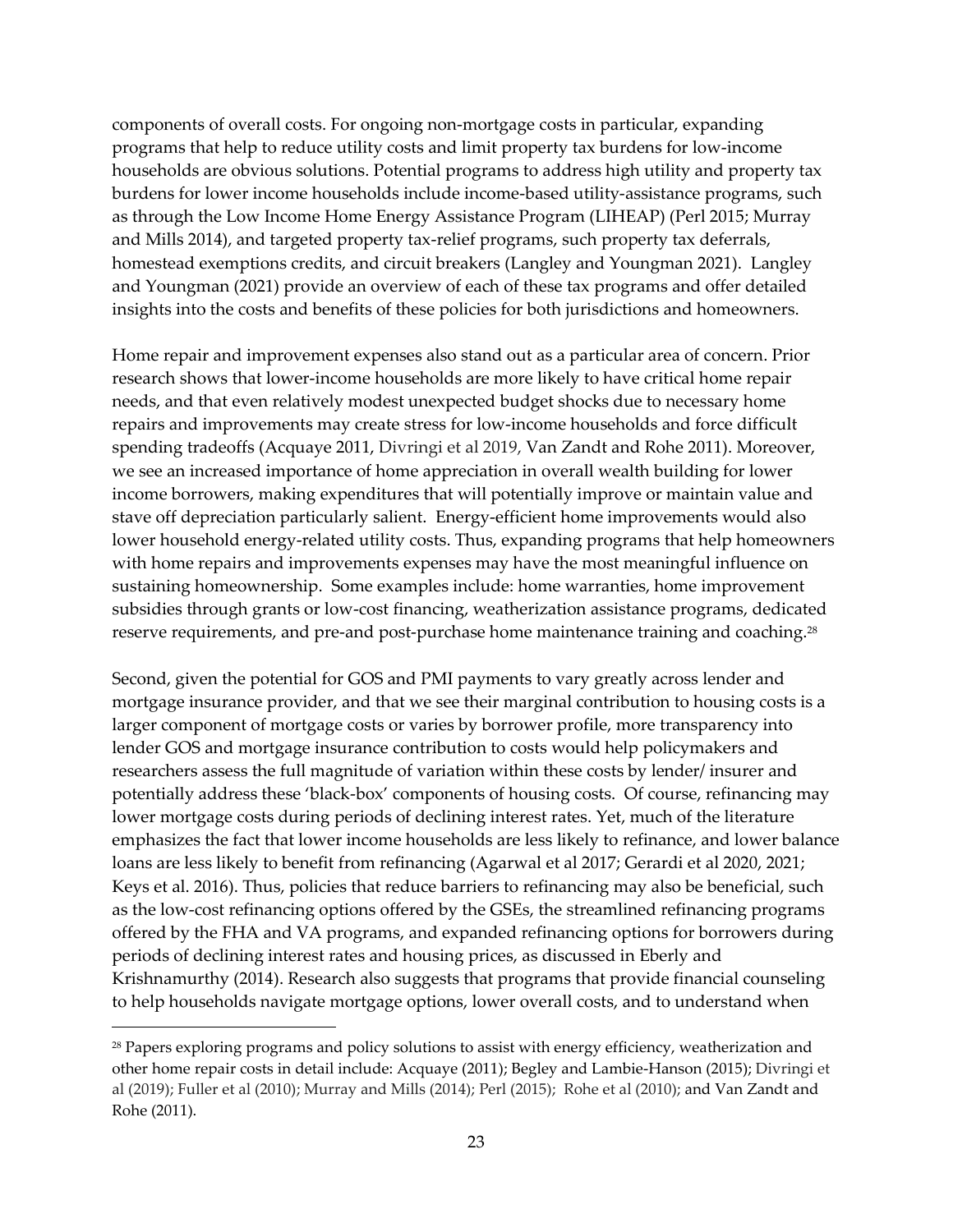refinancing is beneficial are also important (for example: Bhutta et al 2020; Mallaris et al 2021; Moulton and Roll 2019; and Moulton et al 2013).

Finally, we see that transaction costs consistently comprise close to 20 percent of overall costs, indicating another potential area for addressing costs, and Mota and Palim (2021) address disparities in these costs as well as potential solutions, such as capping closing costs for qualified FTHB. Additionally, the real estate broker fees paid at sale contribute to a large share (~15 percent) of overall costs and the majority of closing costs at sale, pointing to another area of potential innovation. Of course, the nominal purchase price of a home to a FTHB also influences transaction costs and overall funds a household that aspires to own a home must save and have available at time of purchasing a home. Programs aimed at reducing purchase costs to borrowers, such as shared equity and down payment assistance programs are also potential ways to help reduce upfront borrower costs and outlays. And, indeed, much discussed changes to land use policy could directly reduce the purchase price of new and existing homes, to the benefit of future FTHBs. However, these potential market effects are not immediate and will vary greatly by locality. Additionally, broad reductions in local market values from zoning reform could also lower the wealth-building potential of existing low-income and other homebuyers, so we feel addressing transaction costs directly along with providing down payment assistance are less ambiguous solutions.

### *11. Conclusion*

In this paper, we focus on breaking out the components of housing costs for homeowners, particularly low-income and FTHBs, which we feel is crucial for informing policymakers as to the key contributors to the cost of homeownership; and, thereby, highlighting the areas and institutions that could work to reduce these costs. However, a key challenge for researchers is an accurate enumeration of such costs. We use Fannie Mae 2020 acquisitions and closing cost data combined with 2019 AHS data to derive detailed cost estimates for three different typical borrower profiles and highlight their largest components of expenses. A major contribution is our focus on the mortgage-specific components of housing costs. We also look at differences in wealth accumulation over time from homeownership for each type of borrower.

Despite differences in borrower down payment, mortgage amounts, purchase prices, and estimated utility and property tax expenses, the largest components of overall housing costs are consistently non-mortgage ongoing costs (about 50 percent of total costs). Specifically, utilities, property taxes, and home improvement expenses are the largest of these expenses for all homeowners. Of mortgage costs, which are roughly 30 percent of total costs, the note rate net of other fees (the MBS rate) is the largest component of costs, followed by the lender gain-on-sale. Transaction costs at purchase and sale are also a critical part of overall costs, collectively comprising about 20 percent of the total costs, with seller broker fees at sale as the largest expense. The fees charged to cover borrower credit risk that are part of the cost of the mortgage, GSE g-fess (roughly four) and PMI (roughly one to three percent) are a relatively small part of the cost of homeownership.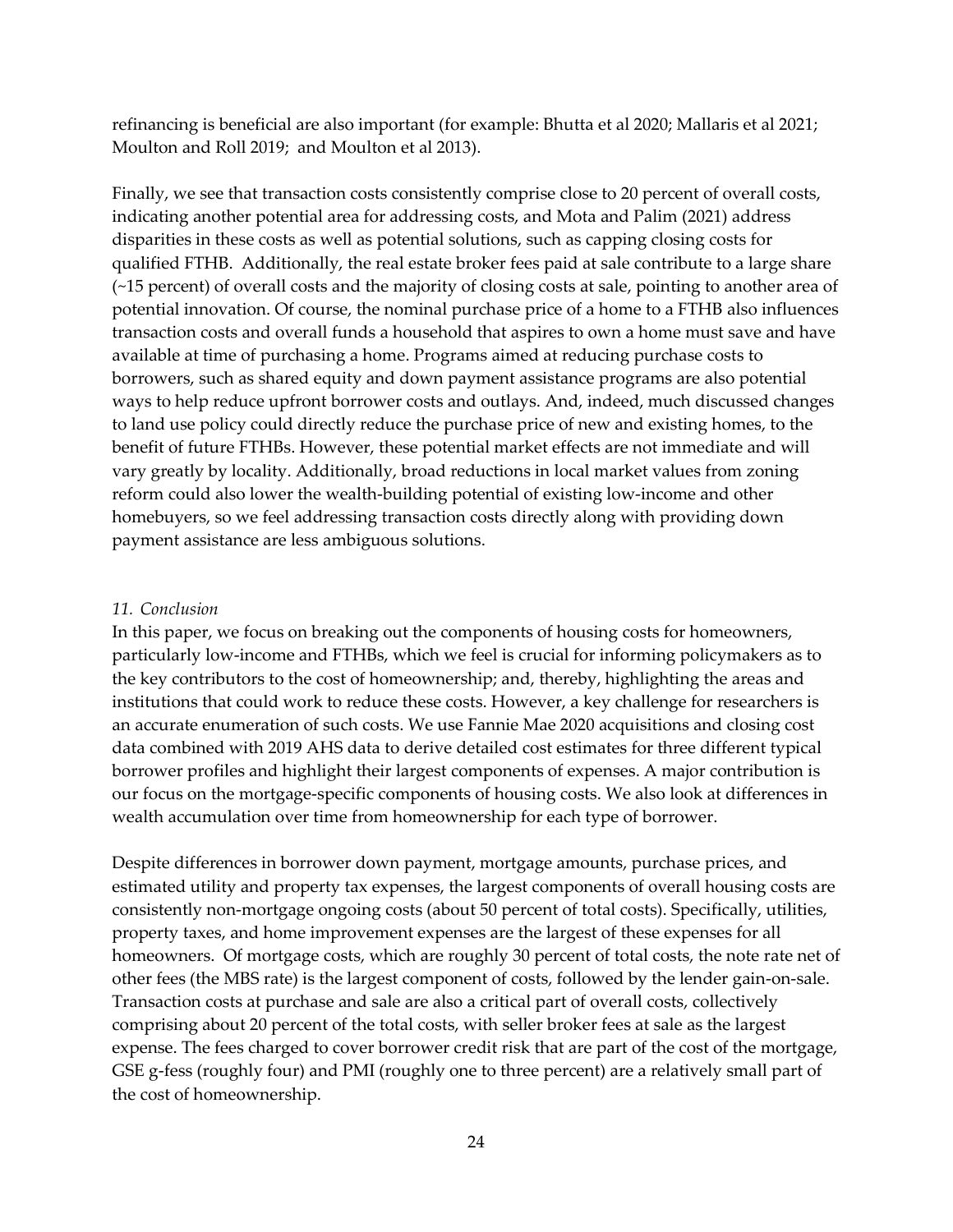While we did not find a single cost that stands out as the panacea fix for addressing housing costs, the above analysis highlights several key areas for policymakers to address and also offers a view into potential disparities in housing costs for different borrowers. We hope this analysis will help frame future conversations related to the costs of homeownership and the barriers to sustainable transitions, ownership, and lifetime wealth building for lower income households.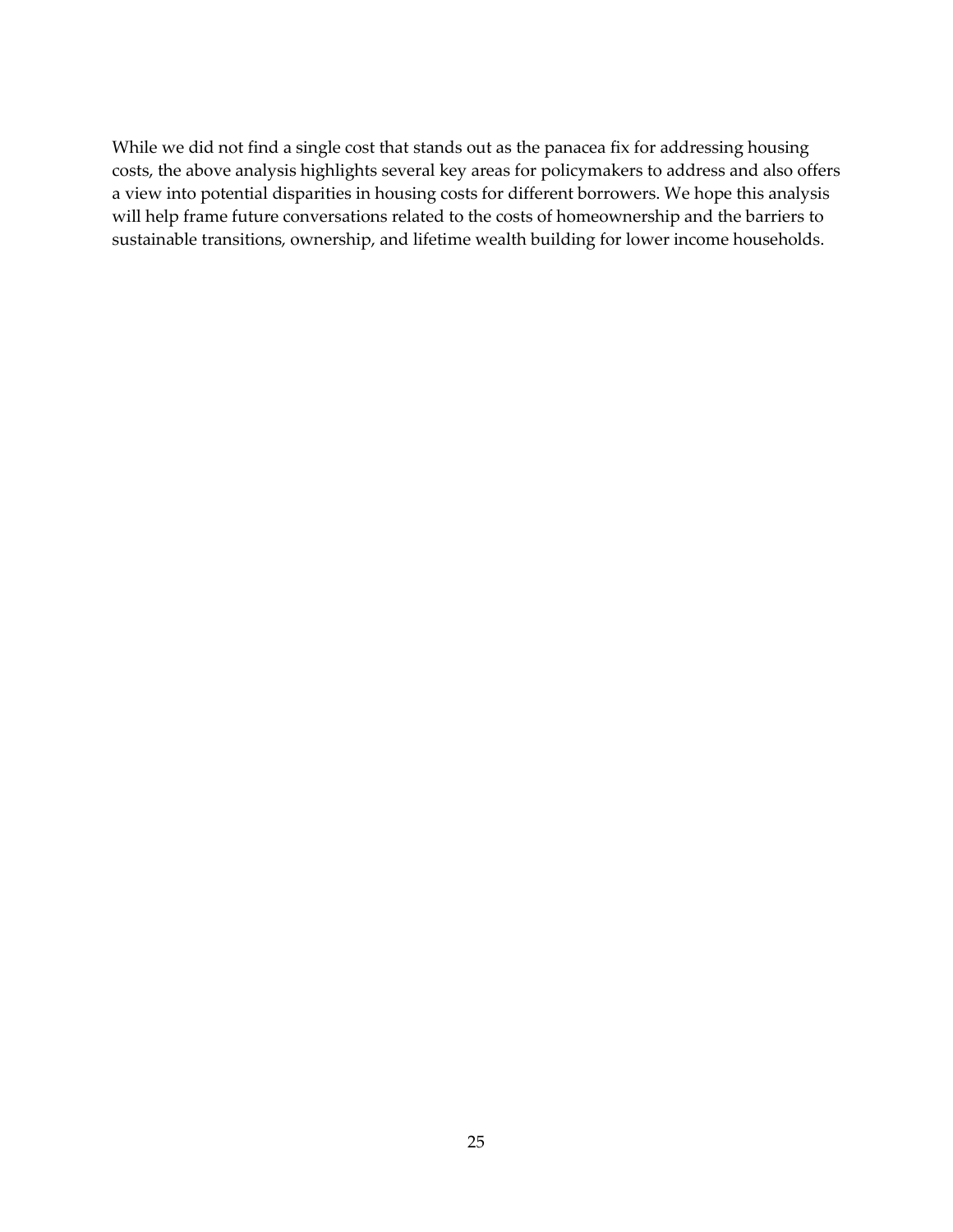# **References**

Acquaye, Lucy. "Low-income homeowners and the challenges of home maintenance." *Community Development* 42.1 (2011): 16-33.

Agarwal, Sumit, Itzhak Ben-David, and Vincent Yao. "Systematic mistakes in the mortgage market and lack of financial sophistication." *Journal of Financial Economics* 123.1 (2017): 42-58.

Begley, Jaclene, et al. "Benchmarking a New Affordable Home Mortgage." *Available at SSRN 3910816* (2021).

Begley, Jaclene, and Lauren Lambie-Hanson. "The home maintenance and improvement behaviors of older adults in Boston." *Housing Policy Debate* 25.4 (2015): 754-781.

Belsky, Eric S., Nicolas Retsinas, and Mark Duda. *9. The Financial Returns to Low-Income Homeownership*. Cornell University Press, 2018.

Bendimerad, Amal. *Understanding generational differences in home remodeling behavior*. Joint Center for Housing Studies, Graduate School of Design [and] John F. Kennedy School of Government, Harvard University, 2005.

Bhutta, Neil, and Aurel Hizmo. "Do minorities pay more for mortgages?." *The Review of Financial Studies* 34.2 (2021): 763-789.

Bhutta, Neil, Andreas Fuster, and Aurel Hizmo. "Paying too much? Price dispersion in the US mortgage market." (2020).

Bourassa, Steven C., and Donald R. Haurin. "A Dynamic Housing Affordability Index." *International Real Estate Review* (2016).

Divringi, Eileen, et al. "Measuring and Understanding Home Repair Costs: A National Typology of Households." *Philadelphia, PA: Federal Reserve Bank of Philadelphia and PolicyMap. https://www. policymap. com/issues/housing-quality* (2019).

Eastman, Scott and Anna Tyger. "The Home Mortgage Interest Deduction." *Tax Foundation Fiscal Fact No. 671*, October 2019.

Eberly, Janice, and Arvind Krishnamurthy. "Efficient credit policies in a housing debt crisis." *Brookings Papers on Economic Activity* 2014.2 (2014): 73-136.

Federal Housing Finance Agency. "Fannie Mae and Freddie Mac Single-Family Guarantee-Fees in 2019." (December 2020).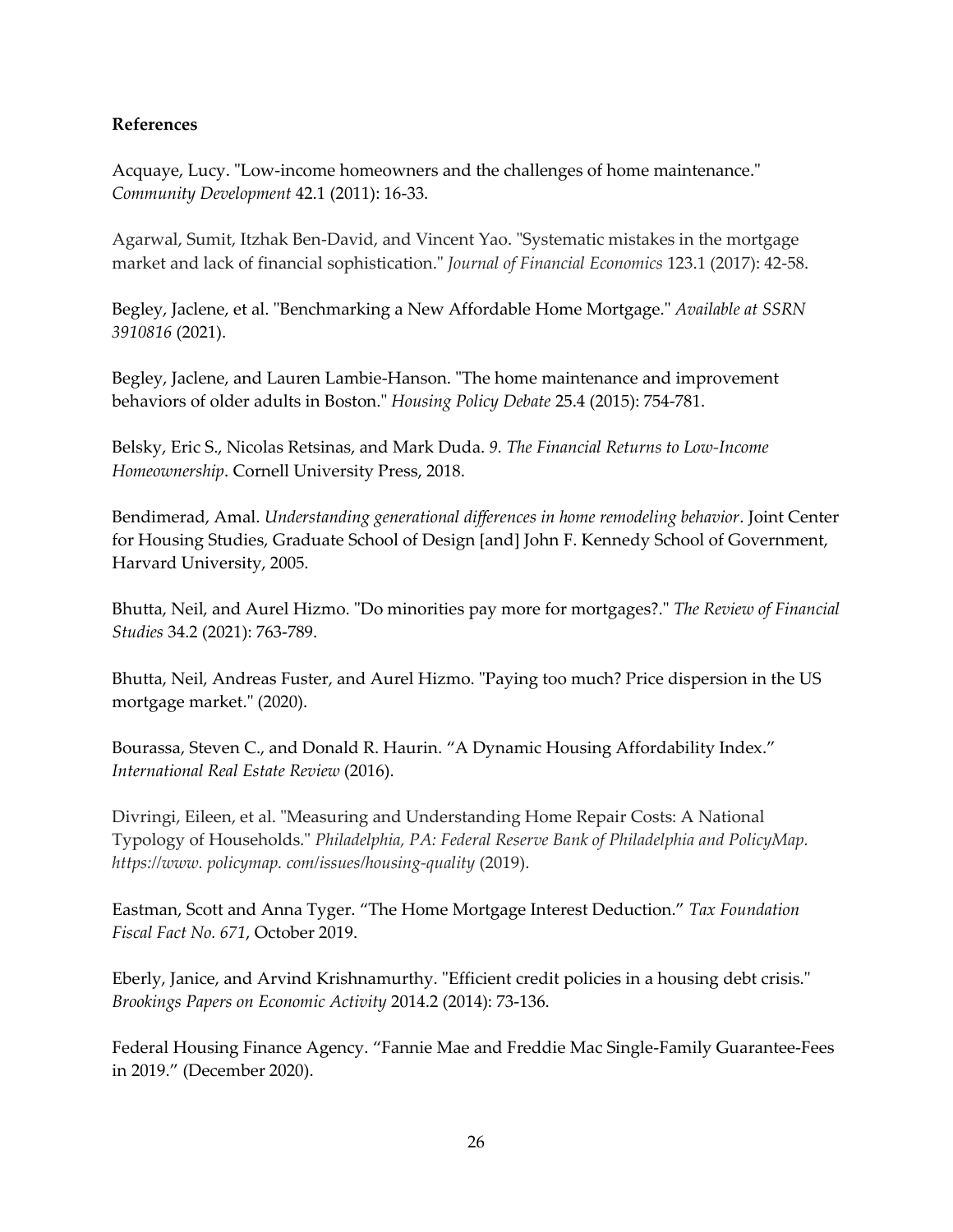Fout, Hamilton, et al. "Credit risk of low income mortgages." *Regional Science and Urban Economics* 80 (2020)

Fuller, Merrian C. *Driving Demand for Home Energy Improvements: Motivating residential customers to invest in comprehensive upgrades that eliminate energy waste, avoid high utility bills, and spur the economy*. No. LBNL-3960E. Lawrence Berkeley National Lab.(LBNL), Berkeley, CA (United States), 2010.

Fuster, Andreas, et al. "The rising gap between primary and secondary mortgage rates." *Economic Policy Review* 19.2 (2013).

Fuster, Andreas, et al. *How resilient is mortgage credit supply? evidence from the covid-19 pandemic*. No. w28843. National Bureau of Economic Research, 2021.

Gan, Quan, and Robert J. Hill. "Measuring housing affordability: Looking beyond the median." *Journal of Housing economics* 18.2 (2009): 115-125.

Gerardi, Kristopher S., Lauren Lambie-Hanson, and Paul S. Willen. "Racial differences in mortgage refinancing, distress, and housing wealth accumulation during covid-19." *FRB of Philadelphia Payment Cards Center Discussion Paper* 21-2 (2021).

Gerardi, Kristopher, Paul Willen, and David Hao Zhang. "Mortgage prepayment, race, and monetary policy." *Race, and Monetary Policy (December 1, 2020)* (2020).

Goodman, Laurie, Wei Li, and Jun Zhu. "Housing affordability: local and national perspectives." *Urban Institute: Housing Finance Policy Center Research Report* (2018).

Goodman, Laurie S., and Christopher Mayer. "Homeownership and the American dream." *Journal of Economic Perspectives* 32.1 (2018): 31-58.

Gyourko, Joseph, and Joseph Tracy. "Using home maintenance and repairs to smooth variable earnings." *The Review of Economics and Statistics* 88.4 (2006): 736-747.

Hembre, Erik, Stephanie Moulton, and Matthew Record. "Low‐Income Homeownership and the Role of State Subsidies: A Comparative Analysis of Mortgage Outcomes." *Journal of Policy Analysis and Management* 40.1 (2021): 78-106.

Hendershott, Patric H., and James D. Shilling. "The economics of tenure choice: 1955-79." NBER Working Paper # 0543 (1980).

Hill, Robert J., and Iqbal A. Syed. "Hedonic price–rent ratios, user cost, and departures from equilibrium in the housing market." *Regional Science and Urban Economics* 56 (2016): 60-72.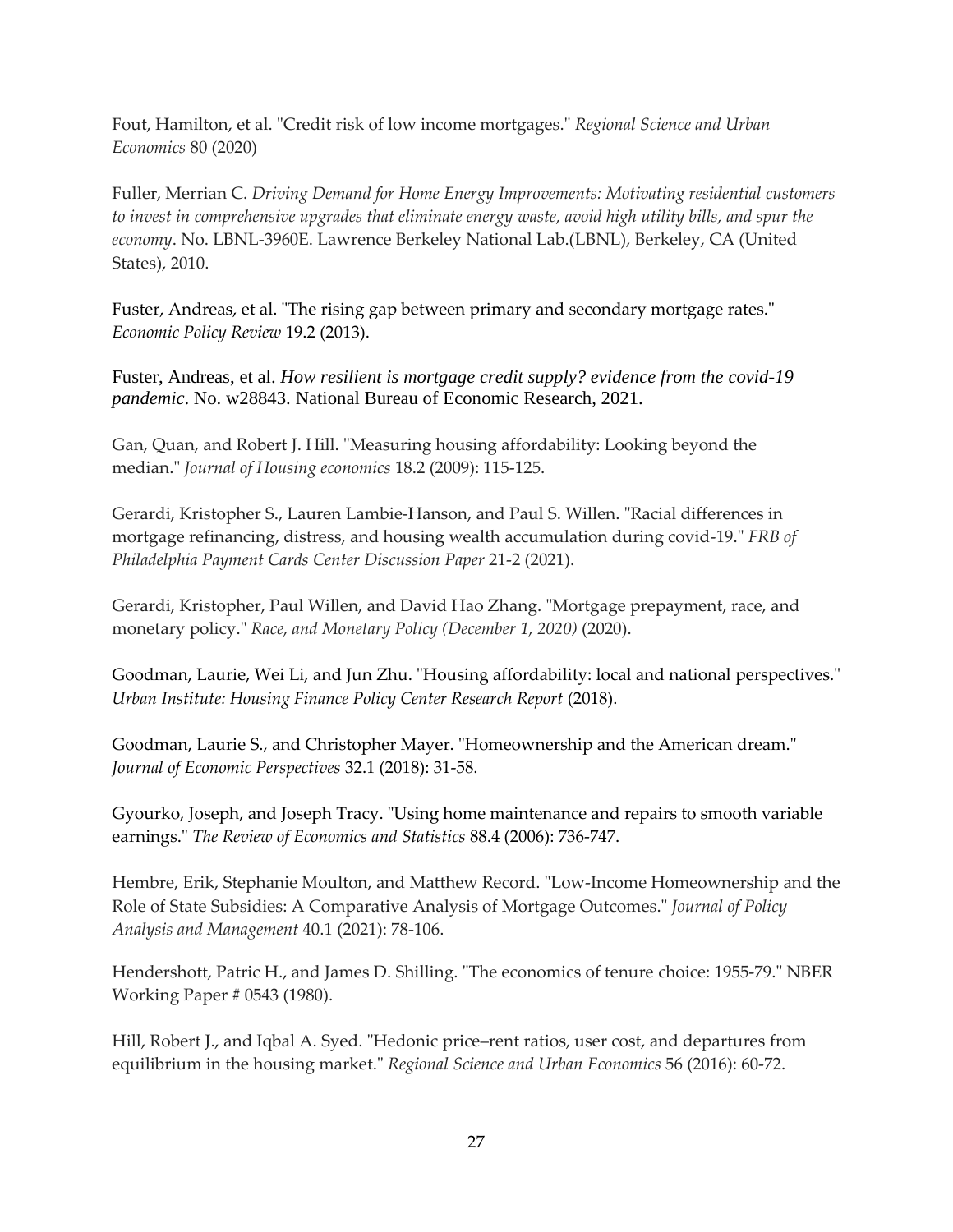Holupka, C. Scott, and Sandra J. Newman. "The housing and neighborhood conditions of America's children: Patterns and trends over four decades." *Housing Policy Debate* 21.2 (2011): 215-245.

Keys, Benjamin J., Devin G. Pope, and Jaren C. Pope. "Failure to refinance." *Journal of Financial Economics* 122.3 (2016): 482-499.

Langley, Adam H, and Joan Youngman. "Property Tax Relief for Homeowners." *Lincoln Institute of Land Policy: Policy Focus Report* (2021).

Malliaris, Steven, Daniel A. Rettl, and Ruchi Singh. "Is competition a cure for confusion? Evidence from the residential mortgage market." *Real Estate Economics* (2021).

Mayer, Neil S., and Olson Lee. "Federal home repair programs and elderly homeowners' needs." *The Gerontologist* 21.3 (1981): 312-322.

Melzer, Brian T. "Mortgage debt overhang: Reduced investment by homeowners at risk of default." *The Journal of Finance* 72.2 (2017): 575-612.

Mortgage Bankers Association. "Annual Mortgage Bankers Performance Report| 2020 Data." (2020)

Mota, Nuno and Mark Palim. "Barriers to Entry: Closing Costs for First-Time and Low-Income Homebuyers." . *Fannie Mae Working Paper.* (2021).

Moulton, Stephanie, et al. "Borrowing capacity and financial decisions of low‐to‐moderate income first‐time homebuyers." *Journal of Consumer Affairs* 47.3 (2013): 375-403.

Murray, Anthony G., and Bradford F. Mills. "The impact of low-income home energy assistance program participation on household energy insecurity." *Contemporary Economic Policy* 32.4 (2014): 811-825.

Perl, Libby. "LIHEAP: program and funding." Library of Congress, Congressional Research Service, 2015.

Quigley, John M., and Steven Raphael. "Is housing unaffordable? Why isn't it more affordable?." *Journal of Economic Perspectives* 18.1 (2004): 191-214.

Rohe, William M., Spencer M. Cowan, and Roberto Quercia. "Supporting low-income homeowners: lessons from a program to coordinate weatherization and rehabilitation services." *Housing Policy Debate* 20.3 (2010): 523-546.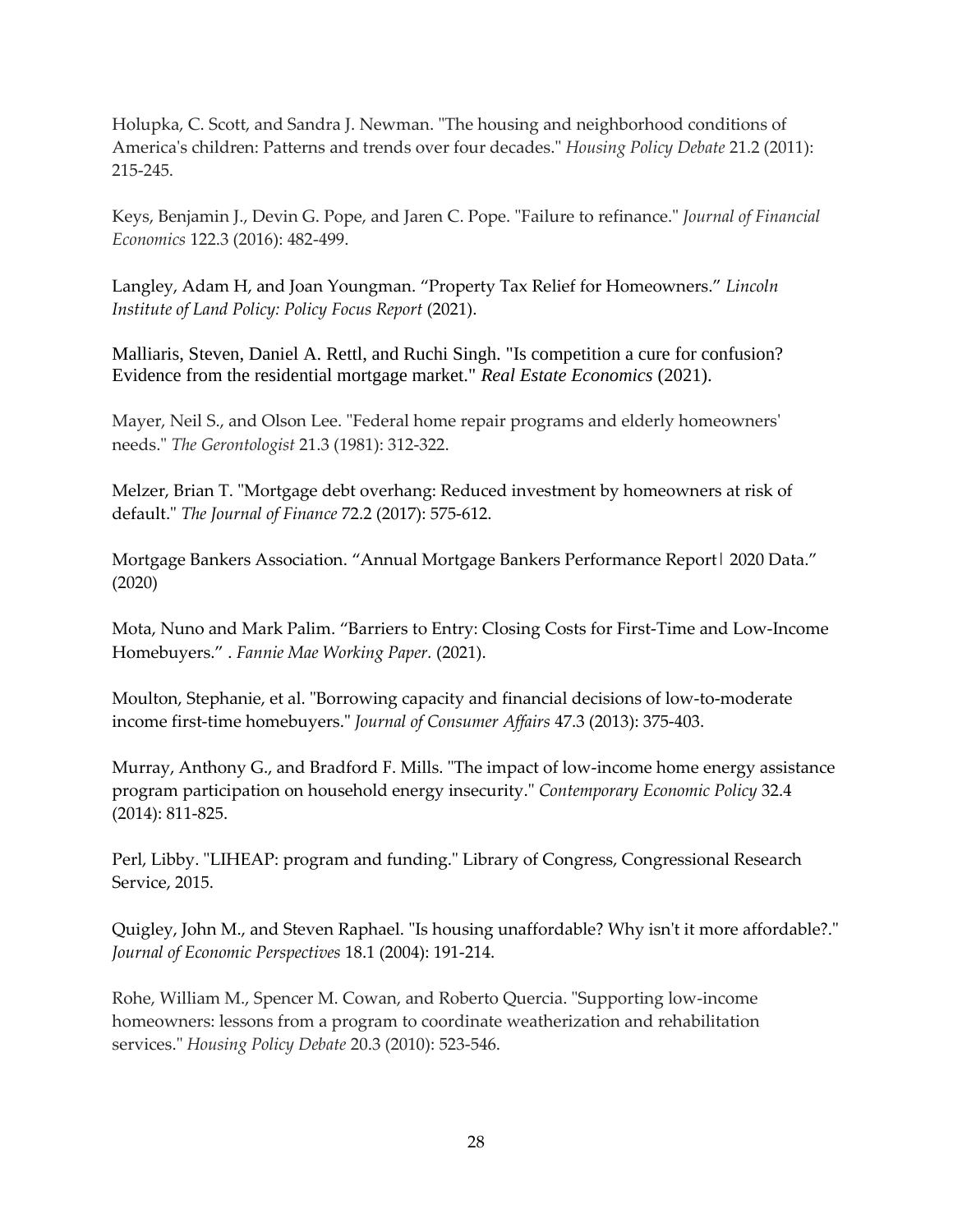Roll, Stephen, and Stephanie Moulton. "Credit counseling and consumer credit trajectories." *Economic Inquiry* 57.4 (2019): 1981-1996.

Rosen, Harvey S., and Kenneth T. Rosen. "Federal taxes and homeownership: Evidence from time series." *Journal of Political Economy* 88.1 (1980): 59-75.

Stone, Michael E., Terry Burke, and Liss Ralston. "The residual income approach to housing affordability: The theory and the practice." (2011).

Urban Institute. "Housing Finance at Glance: A Monthly Chartbook." *Urban Institute: Housing Finance Policy Center Report* (2021).

Van Zandt, Shannon, and William M. Rohe. "The sustainability of low-income homeownership: the incidence of unexpected costs and needed repairs among low-income home buyers." *Housing Policy Debate* 21.2 (2011): 317-341.

Vandenbroucke, David A. "Housing affordability data system." *HUD Brief,* (2011).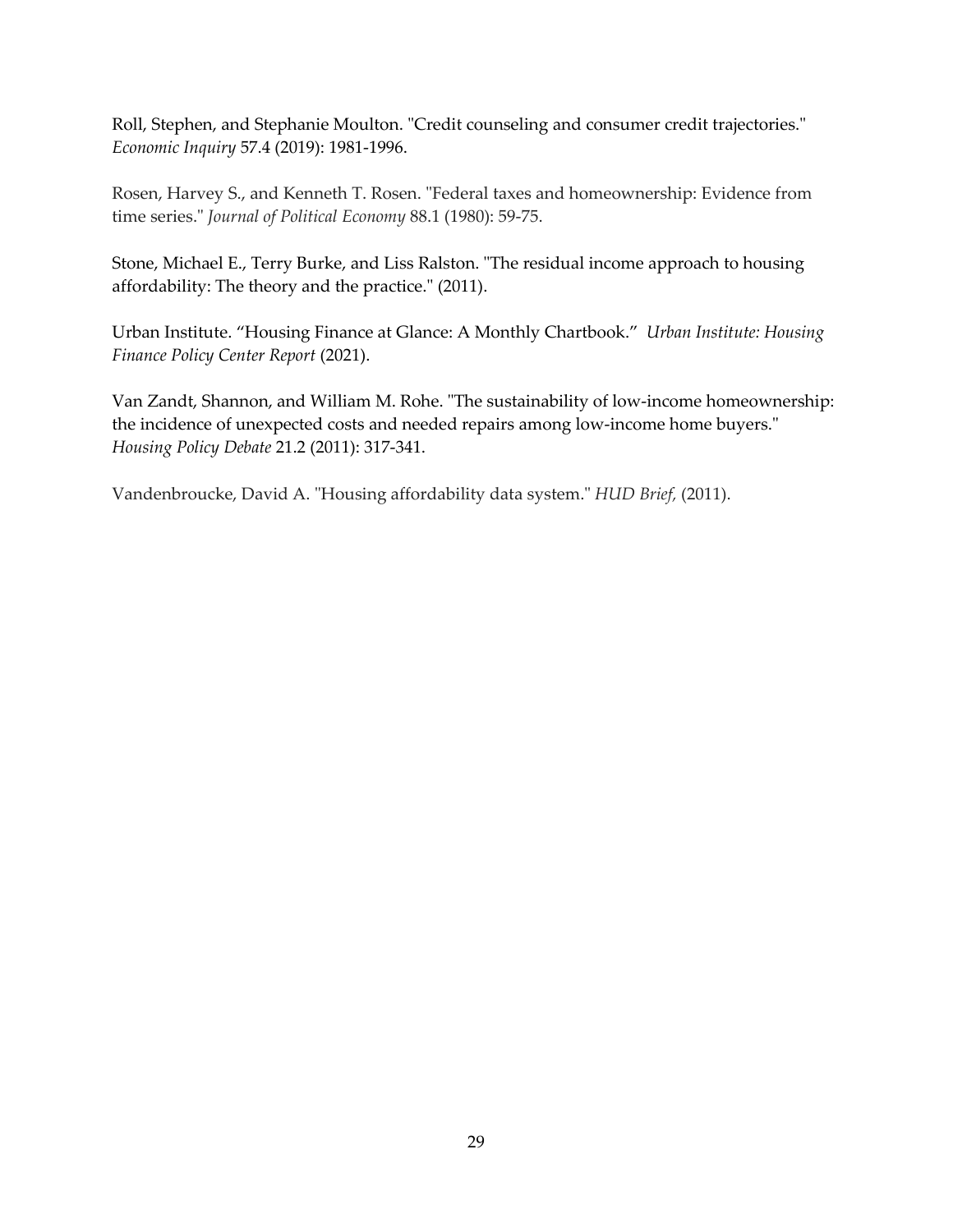Appendix A: Breakdown of Borrower Cost including Principal Repayment

Here, we recalculate the shares broken down in Tables 5 through 7 and Figure 2 to show what the breakdown of costs would look like including the principal component of mortgage repayment that contributes to owner's housing equity. Incorporating principal repayment shows that transaction costs are 15 to 17 percent of total costs, ongoing non-mortgage housing expenses are 39 to 44 percent of the total, and total mortgage costs including principal are similarly 41 to 44 percent of the total, with the principal repayment comprising roughly 40 percent of the total mortgage costs. On its own, the principal repayment itself comprises 16 to 17 percent overall expenses. The other main individual expenses remain the same as before: utilities, property taxes, home improvements, the MBS rate net of other costs, and transaction costs all still standout as key components of total costs, as reflected in Figure 1A.



Figure 1A: Breakdown of Borrower Costs by Borrower Profile, Including Principal Repayment

Source: Author calculations of the total lifetime costs of ownership for the average homebuyer, FTHB, and lowincome FTHB purchase borrower in Fannie Mae's 2020 acquisitions. This version incorporates principal repayment as a share of overall costs.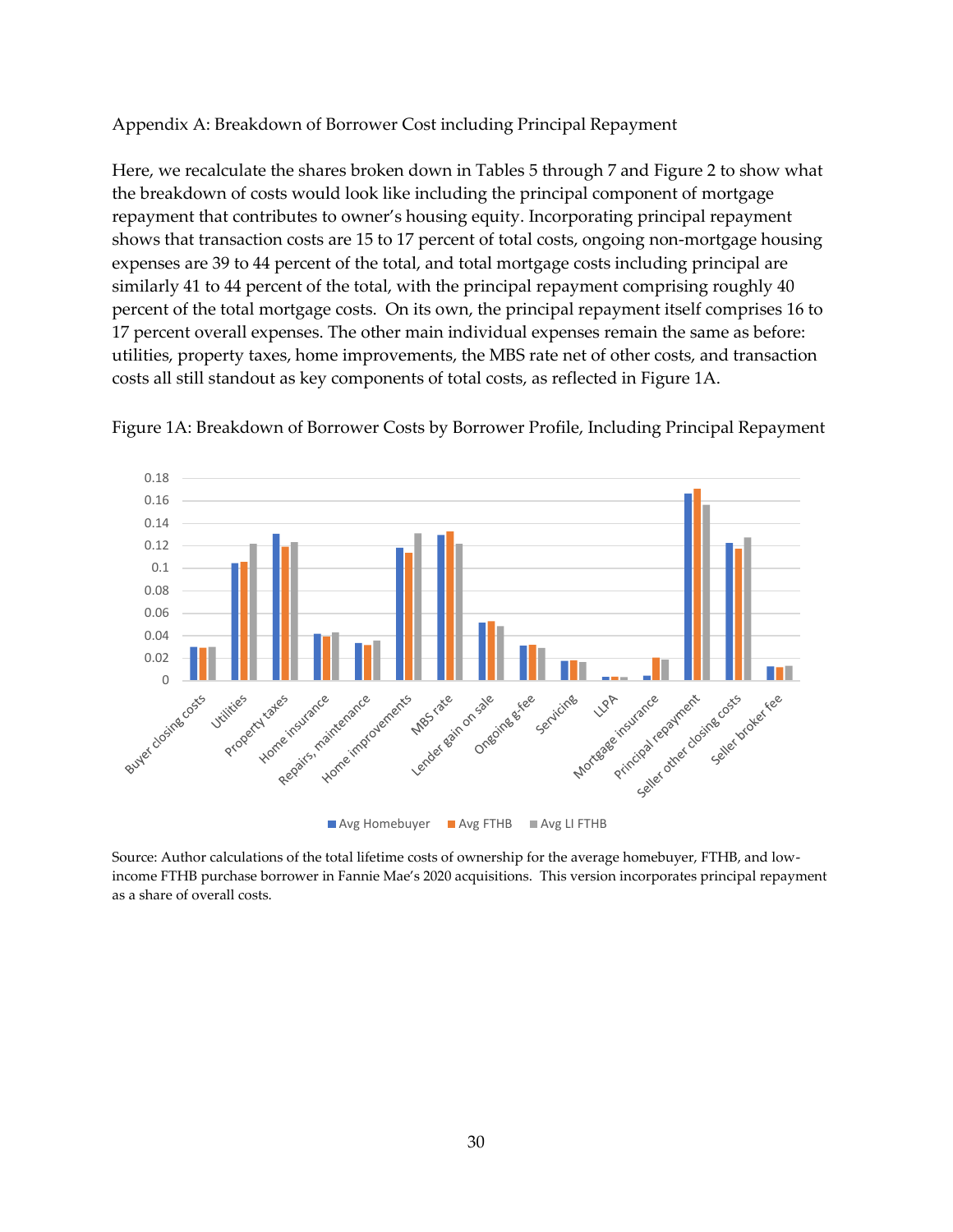# Additional Figures (Housing Costs per Borrower Profile in Pie Charts)



# Breakdown of Costs: Average Homebuyer

Breakdown of Costs: FTHB